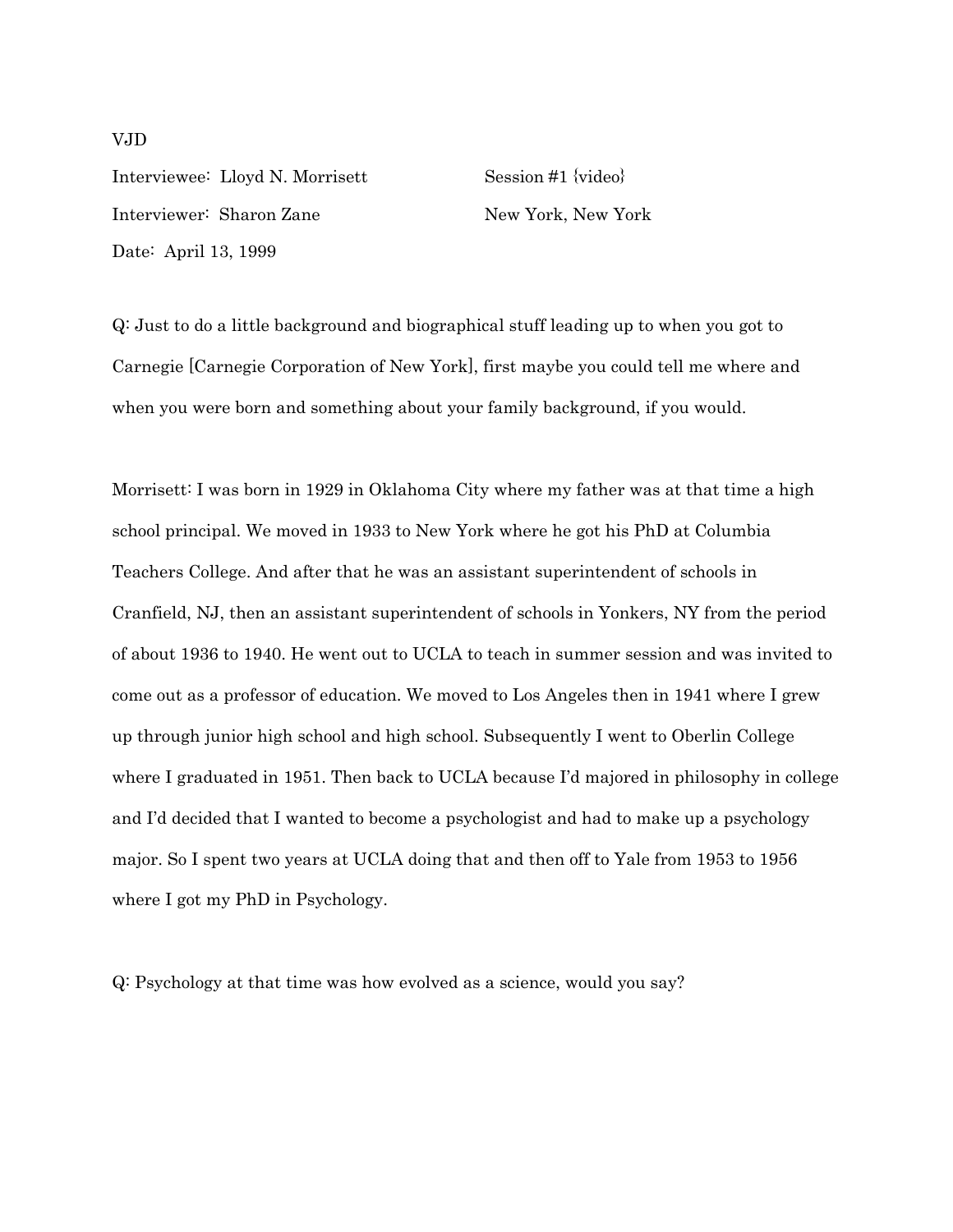Morrisett--1--1b

Morrisett: To answer that question slightly more generally, the Second World War had an enormous influence on the social sciences in the United States, because, as part of the war effort, a large number of the very best social scientists were drawn together in the OSS [Office of Strategic Services] and other federal departments in Washington. They got to know each other, and the stimulus given by the research they did for the war effort, plus the relationships that were established during that period, meant that after the war there was quite a flowering of psychology and other social sciences, generally. That was certainly true of psychology.

Clark [L.] Hull was the primary behaviorist in the United States, after the Second World War. He was at Yale [University], where I went, partially because he had been there, although he had died before I got there, but his influence was very strong. But the other people who were part of that effort  $\cdot$  Carl Hovland was my major professor. He was a principal researcher in communication and attitude change. He came out of that period with those relationships, and was very important. So psychology was evolving very rapidly, and it was evolving, in the United States, at least, in the model of a hard science, that is, where it was possible to make predictions based on data that you obtained, and really establish laws of human behavior. That program went on, probably through the late 1950s and early '60s before other influences began to be felt in psychology, particularly cognitive psychology began to become important in the '60s, and later, as biology and neuroscience evolved, they had a very strong influence on psychology. So psychology, now, is really quite different than it was in the 1950s, but there was a flowering of all social sciences in the United States in the '50s, after the Second World War.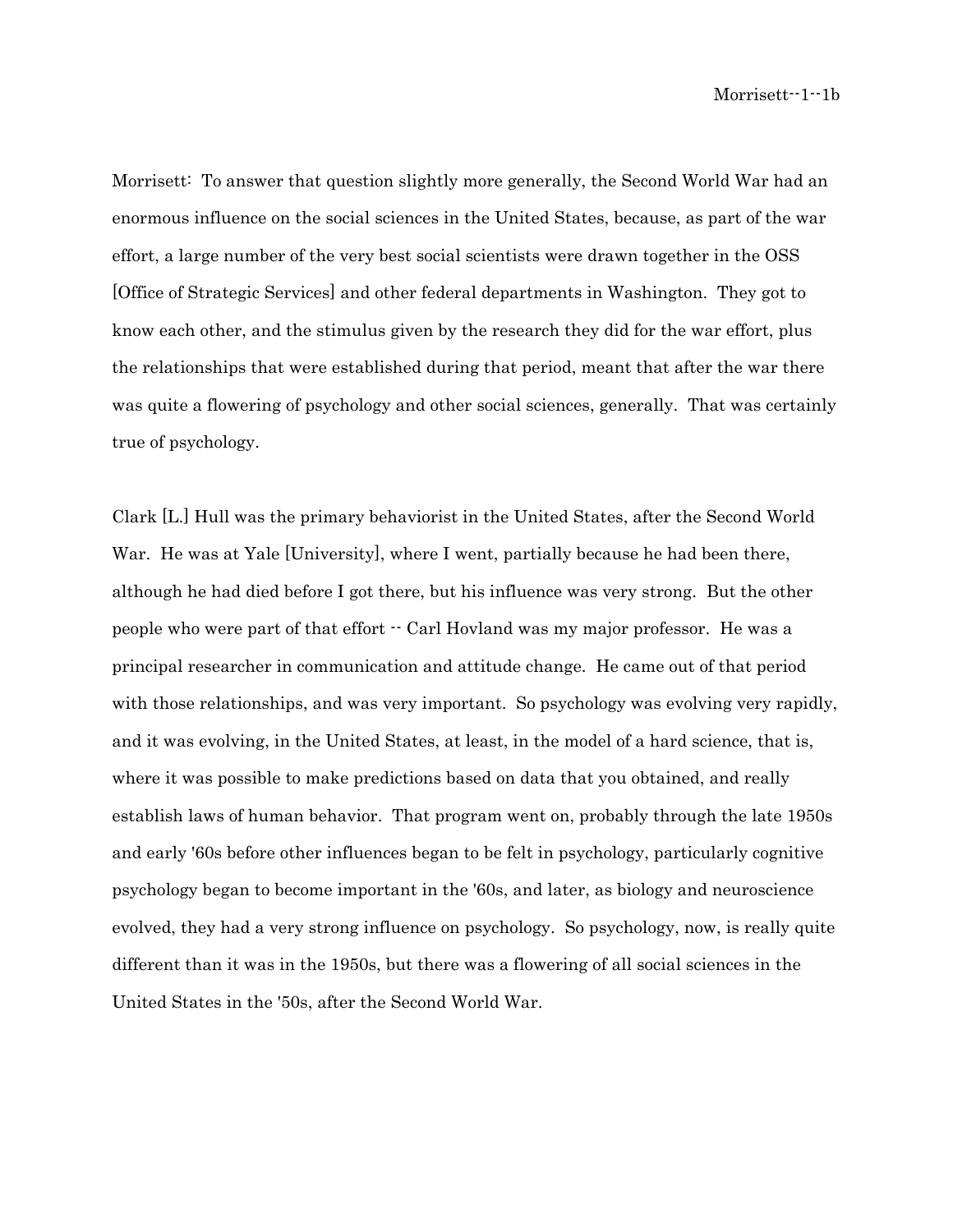Morrisett - 1 - 2

Q: And for you, what was the appeal? The draw of psychology, at that time, in terms of your own interests, and  $-$  ?

Morrisett: Well, when I went to college I thought I was going to become a chemist, and the idea of a science was very influential with me. Chemistry did not prove to be my thing, and psychology, particularly because of a professor I encountered in probably my junior year in college who was part of the tradition I've told you about was very influential. Then I went to UCLA [University or California at Los Angeles], and at UCLA I had the great good fortune to become associated with Irving [M.] Maltzman, who had been a graduate of a psychology program at Iowa, under Kenneth [W.] Spence. He was another person of the kind I'm talking about, very important, very influential in psychology, and Irv was at UCLA, a young, assistant professor. He needed an assistant and for some reason he picked out me. So for two years I had the enormous privilege, really, of working with him, and in those two years, together we authored ten papers and studies. So for someone who had not gotten a graduate degree, that was an enormous start in what I hoped would be my profession.

Q: And his basic area of interest was  $-$ ?

Morrisett: His basic area was human learning, creativity and human thinking, which, essentially, was the area that I pursued after I left UCLA and went to Yale.

Q: Well, just tell me a little bit more about your experience at Yale. Your dissertation was on what?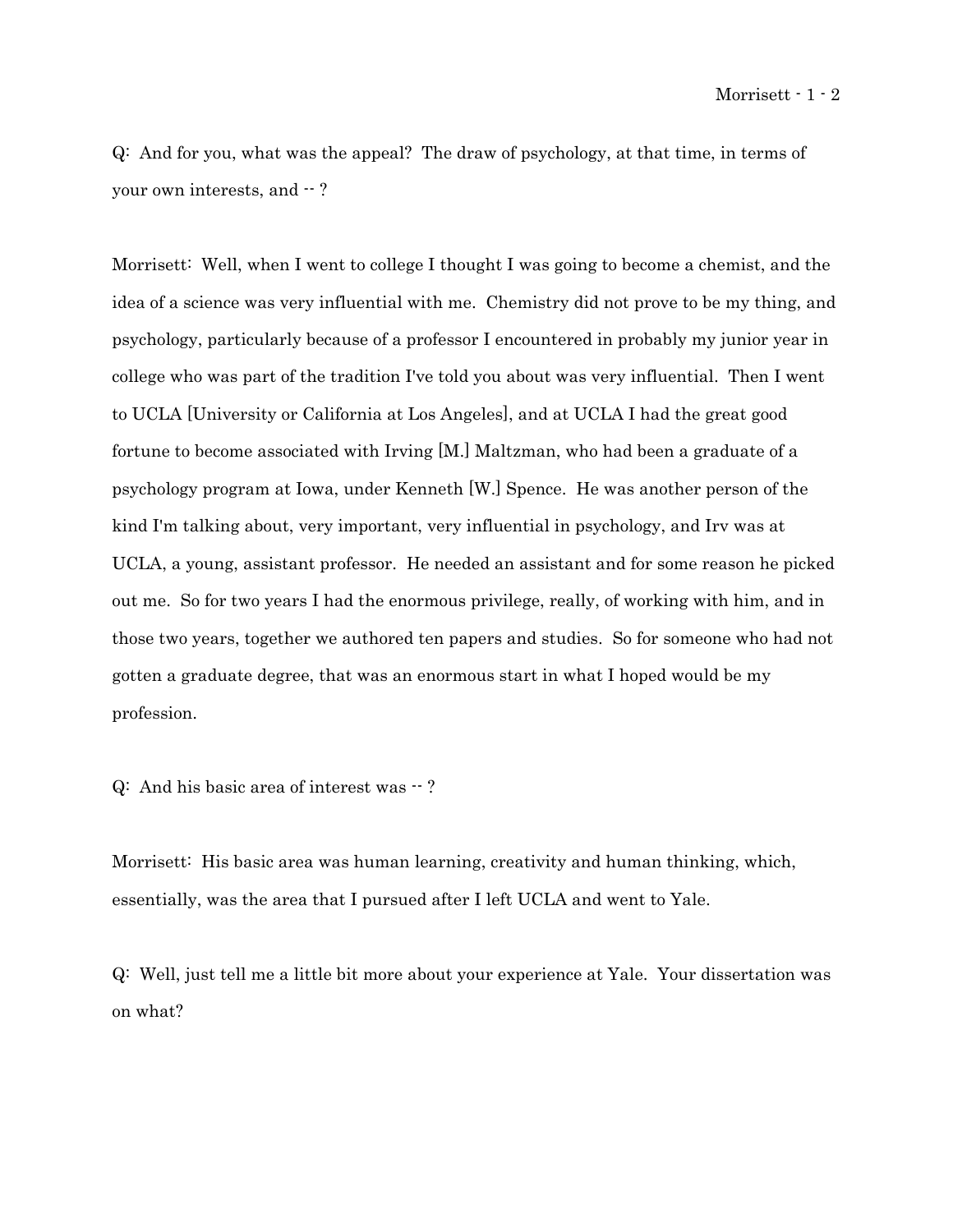Morrisett: My dissertation was on whether or not it was possible to improve performance by thinking about it. The question is, in a physical activity  $-$  and I used three physical activities. One was dart throwing, one was a two-hand coordination task, and one was  $$ what was the third task? It doesn't make any difference right now  $\cdot$  but the question was, with a little experience, a little practice, could you simply, by thinking about it, improve your performance? And the answer was in dart throwing, you could not. The dart throwing that I did was very difficult. It was about, oh, I suppose ten yards to the dart board, and it was a full arm motion. It wasn't just a little toss. People could not improve. On the other hand, with the two-hand coordination task, where symbolic learning was also involved, people could improve. As it turned out  $\cdot$  I didn't realize it then  $\cdot$  that kind of idea, what you can do physically by thinking about it mentally  $\cdot$  was a sort of forerunner of some sports psychology. I didn't know it at the time, of course.

## Q: And once you got your degree  $-$  ?

Morrisett: Well, as I said, my father was a professor at UCLA, and I had always thought that I would become a professor. He thought  $\cdot$  and for him, being a professor at UCLA was the best job in the entire world  $\cdot$  that was the way I was brought up. So academic life was part of our dinner table conversation during my formative, junior high school and high school years, and after Yale I assumed I would go ahead and get a teaching and research job at an institution, and that would be my career  $\cdot$  much like my father's, although in a different field. His was in education, and I was in psychology.

My first job was at [University of California at] Berkeley, where I was formally in the School of Education, but teaching educational psychology and statistics. I found that I didn't enjoy it as much as I expected to. There were probably several reasons. One was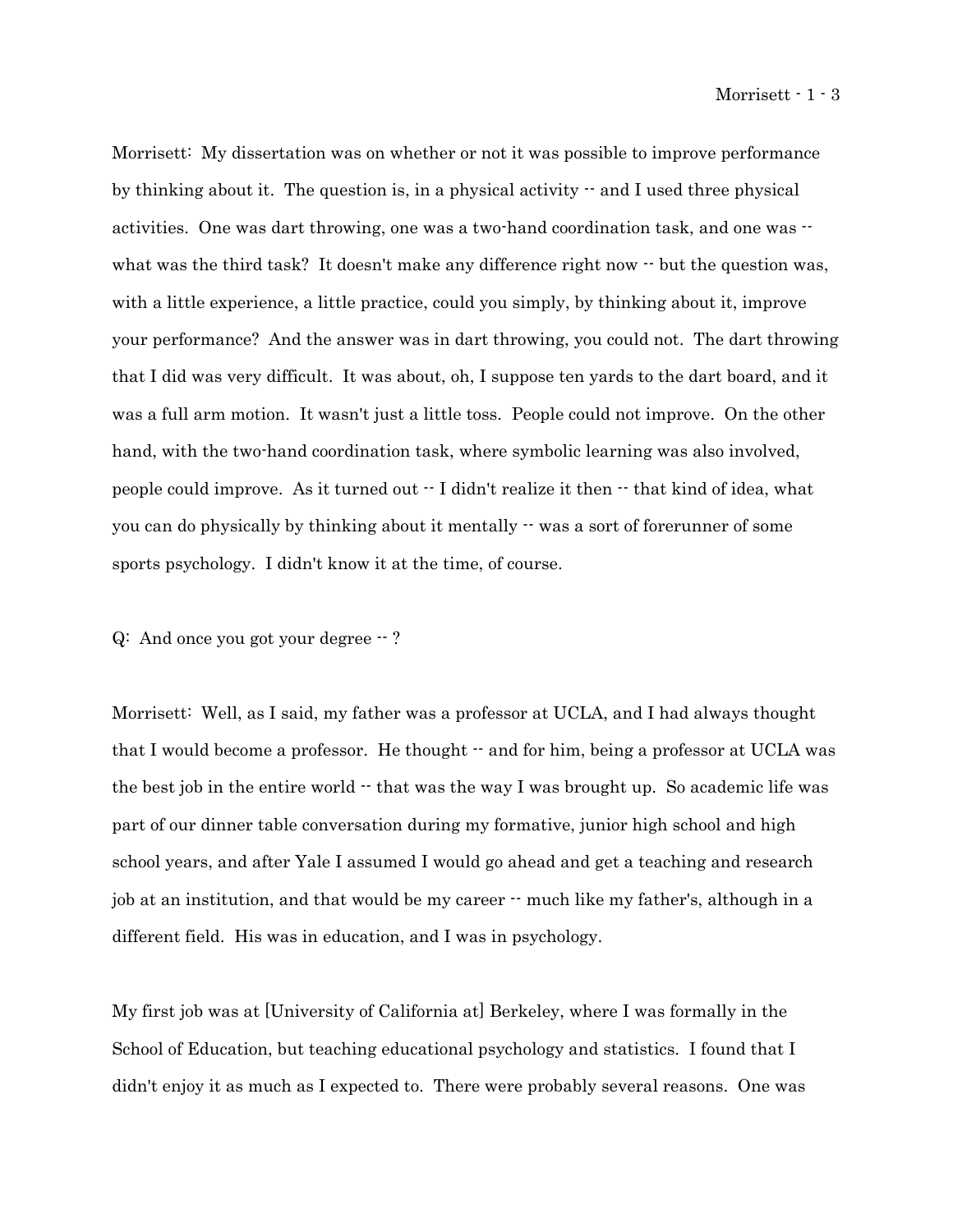that there was no mystery in it. That was what I had known most of my life. So, in comparison to my friends, to whom academic life was a novelty -- to me it was no novelty. The sort of politics I heard about were the politics I heard about at home. There were no differences. Secondly, I found that among the students, probably five percent, I would say, were really seriously interested in working and learning, and that seemed to me a very low ratio. Also, it could have been that my perception was wrong, but at that time, at least, it seemed to me that Berkeley was a highly self-satisfied institution. I remember sitting around a lunch table one day with a group of colleagues, somebody started talking about what Berkeley was going to be like in ten years. I said, "Well, not all of us may be here ten years from now." He looked at me and said, "Lloyd, when somebody comes to Berkeley, they never leave voluntarily."

All those things were working. At the end of two years I really was very uncertain of what I wanted to do: whether the institution was wrong  $\cdot$  and that's what I principally thought  $\cdot$ and, therefore, I should transfer to another institution and a different job, and that would make it better, whether I needed a full-time research job, or whether I needed to do something to sort of give myself a little more time to look around. As it turned out, I probably had the opportunity to go to Bell Laboratories and do full-time research at that time. I was interviewed for a couple of other teaching jobs, but I was offered a job at the Social Science Research Council in New York, and that appealed to me, because the Social Science Research Council dealt with many institutions, and I felt that in two or three years I would get a chance, really, to understand better the idiosyncrasies of particular institutions, and whether I would feel more comfortable at one rather than another, so that's the job I took, in 1958. I had been at Berkeley two years.

Q: Which meant moving to New York?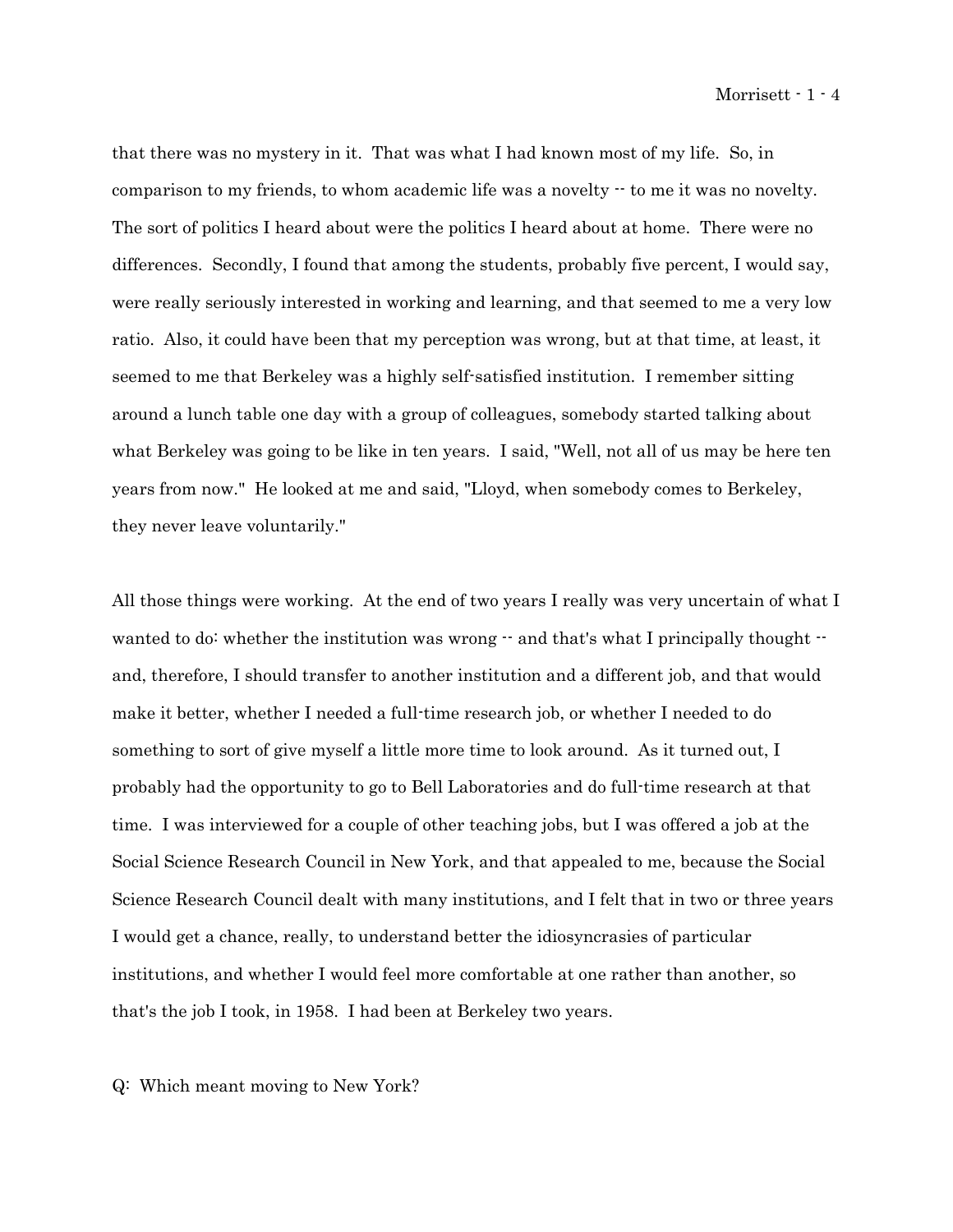Morrisett: Which meant moving to New York. My wife and I drove back, and the morning I went to work she started looking for a place to live. It was a different time, and very exciting. The Social Science Research Council  $\cdot$  [E.] Pendleton Herring was the president at the time -- was a very useful experience for me, because I was involved in their committees. They worked through committees. The committees are composed of social scientists in particular areas that deal with special problems. I was involved, probably, with two or three committees as a junior staff member there, but I got to know a number of absolutely first-rate social scientists, some of whom have been lifelong friends since then. I was quite happy there.

Well, I went there in the fall of 1958, and in the spring of 1958 I got a call from Carnegie  $\cdot$ 

Q: 1959.

Morrisett: Spring of '59? Yes. Spring of '59. I got a call from Carnegie, and John [W.] Gardner invited me to come over and have lunch. I had never met him, but because the Social Science Research Council was importantly supported by Carnegie, obviously it was the thing to do and I was interested to know more about foundations, about which I knew nothing. So I did go over and have lunch with him, and he offered me a job. I was absolutely dumbstruck. I had been at one or two conferences, as I said, where Carnegie staff members had been present, and that's the only association I had had with it before, whether through Carl Hovland, at Yale, or through other of my mentors and friends, he had decided that I might be a worthwhile addition to the staff, I don't know. I really don't know the background to that lunch, aside from what I've said.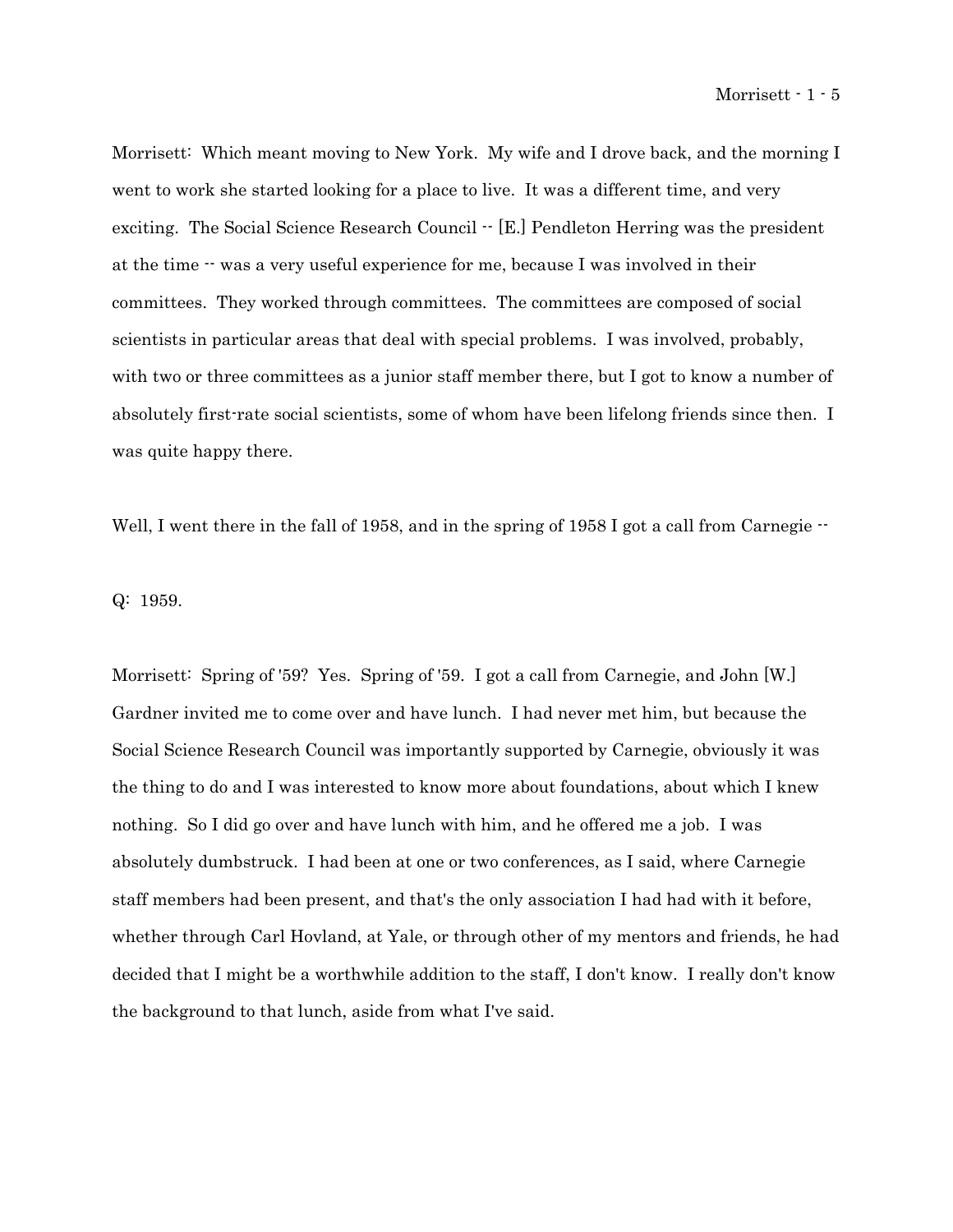But I was highly intrigued. I was highly intrigued because this was a place that had mystery and novelty, in contrast to what I had been doing. The Social Science Research Council didn't have mystery and novelty, it just dealt in a broader range of things that I was quite familiar with. So somewhat reluctantly, because I had at least mentally committed myself to the Social Science Research Council for two or three years at least, I somewhat reluctantly but gladly accepted that job and went to work there in, I guess, probably September of 1959.

Q: And what was the position that John Gardner had offered you?

Morrisett: I was  $\cdot$  Hmmm. I'm not sure what the title was, even, at that point.

Q: I can tell you the title. I think it was executive assistant, but it was under whom and to do what, really?

Morrisett: Carnegie was a very useful experience, because John and Jim [James A.] Perkins, who was then vice-president  $\cdot$  You figured out a title to work, so what the title meant internally might be very different than what it looked like externally  $\cdot$  sort of like a bank vice-president. Executive assistant  $\cdot$  I essentially was the junior staff person handling certain aspects of the program. Because I had a background in psychology, naturally the things that were closest to that fell to me. In those days, those areas were the things that we did concerning creativity -- which was a fairly lively program at Carnegie for several years  $\cdot$  things to do with early education, and the relatively few things that we did that were directly in psychology. Carnegie was focused very strongly on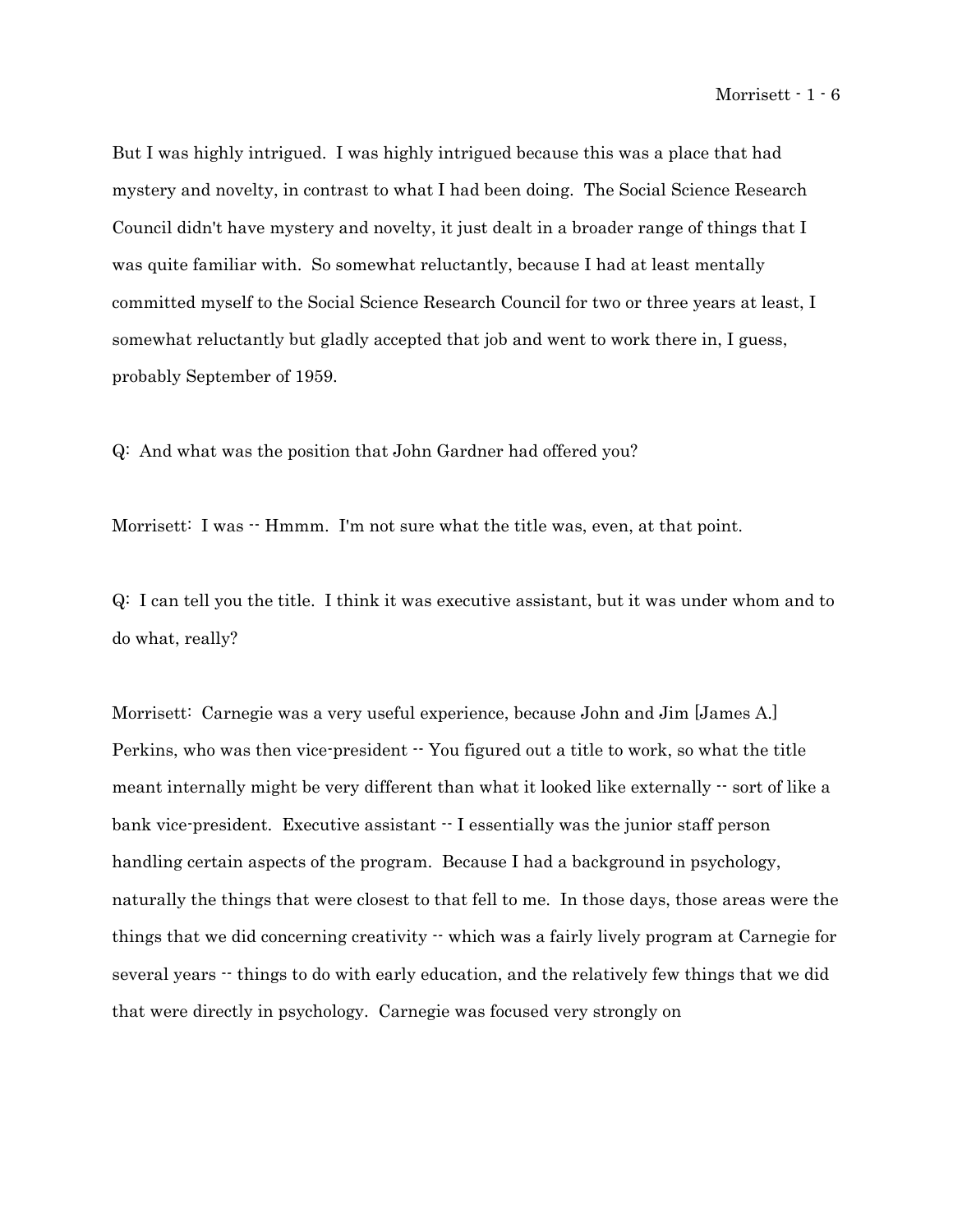higher education, and these other areas were minor themes in the total program. So that's what I dealt with.

 $Q:$  Maybe before we talk a little bit about that, tell me what  $\cdot \cdot$  was it the exciting place you thought it would be, and what was the atmosphere? What was the culture, as you perceived it, at that time?

Morrisett: At that time Carnegie was a wonderful place to work, and I'm certainly not alone in thinking that because I've talked to other people who were there at that time, and I think everybody saw those as golden years at Carnegie. Part of it was, certainly, the leadership, and John Gardner and Jim [James A.] Perkins, who formed a team, in my view as a very junior staff member, they were an almost ideal team because they complemented each other in extremely useful ways  $\cdot$  John, extremely thoughtful, creative; Jim, much more garrulous, much more outgoing than John -- so that it was sort of a yin and yang in terms of the personalities that you dealt with. John Gardner's leadership manner, as I saw it, was essentially that he, or other members of the staff, but principally John, would have ideas about areas we might look into, so that he might say, for example, "Well, why don't we take a look at this early reading problem?" Or he might say, "There's a problem in preparing people for public service. Let's look at public administration, and how it prepares people for public service." That would then fall to a staff member. He would talk to me about the early reading problem. He would talk to somebody else about public service, and in the course of a year he probably would throw out, I'm making up a figure, ten ideas like that, some of which took root, others of which didn't. But he was never, apparently, concerned as to whether they took root or not. He tried to foster them, and help you dig in and find out if there was something there, but there was never any prejudgment about how it should turn out. So you were quite free to develop it as best you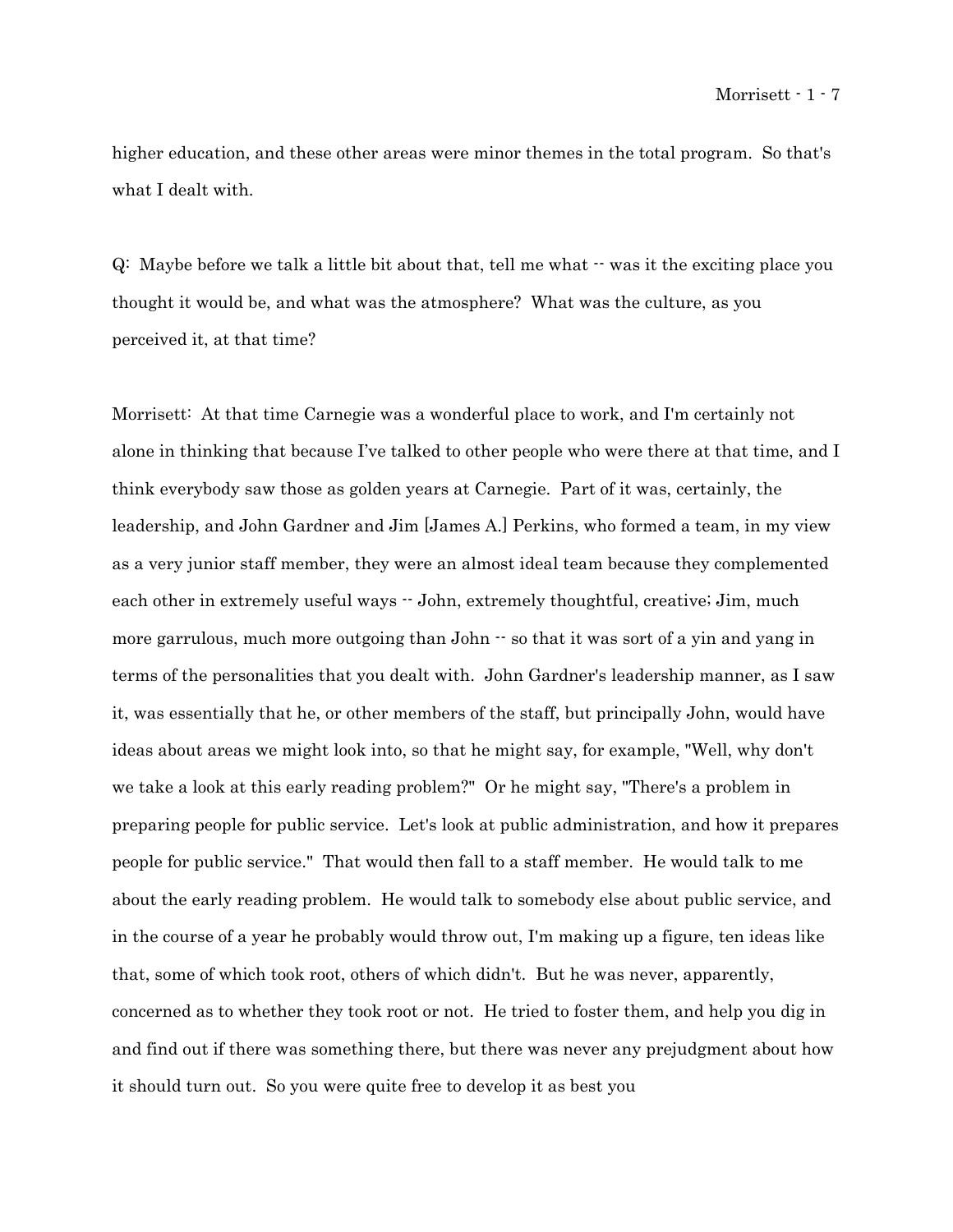could, together with his help and Jim's help, from time to time. So his method was sort of planting a garden with a lot of seeds, some grew and some didn't, and he was always happy with the ones that grew. The ones that didn't, he was not reluctant to give up. So that sort of leadership style was, I thought, extremely productive. It always allowed practically everybody on the staff to be involved in something that really worked, as well as having a few things they would dig into that probably didn't work.

It was a happy place to work. I think during those years I was always excited to go into the office, always glad to be there. There was a lot of humor in terms of talking to people, a lot of good, personal interaction with the staff. Everybody got along quite well.

Q: And then, in terms of your own career there, how did it change? Because I know it did, in terms of what you were doing over those ten years.

Morrisett: Ten years. Well, the first big change was when Jim Perkins left Carnegie. I suppose that would have been probably two or three years after I had arrived. From my viewpoint, as being a junior member of the staff, I saw that as a big loss. It was a big loss because, as I've tried to indicate, Jim's ebullient personality was a very good factor in the office. Alan [J.] Pifer became vice-president after Jim left. Alan had many talents but he didn't have that same ability to sort of infuse people with enthusiasm and humor that Jim did. At the same time, my own role was changing, because I had some more experience and, therefore, I had more responsibility. I began to be involved, for whatever reason, in the administration of the office. Then when Alan became president, after John left  $\cdot$  which was five years after I'd been there  $\cdot$  I became vice-president. Then my role changed quite considerably, because as vice-president, as opposed to what I had been doing formerly, in terms of being directly involved with specific programs, I was essentially the production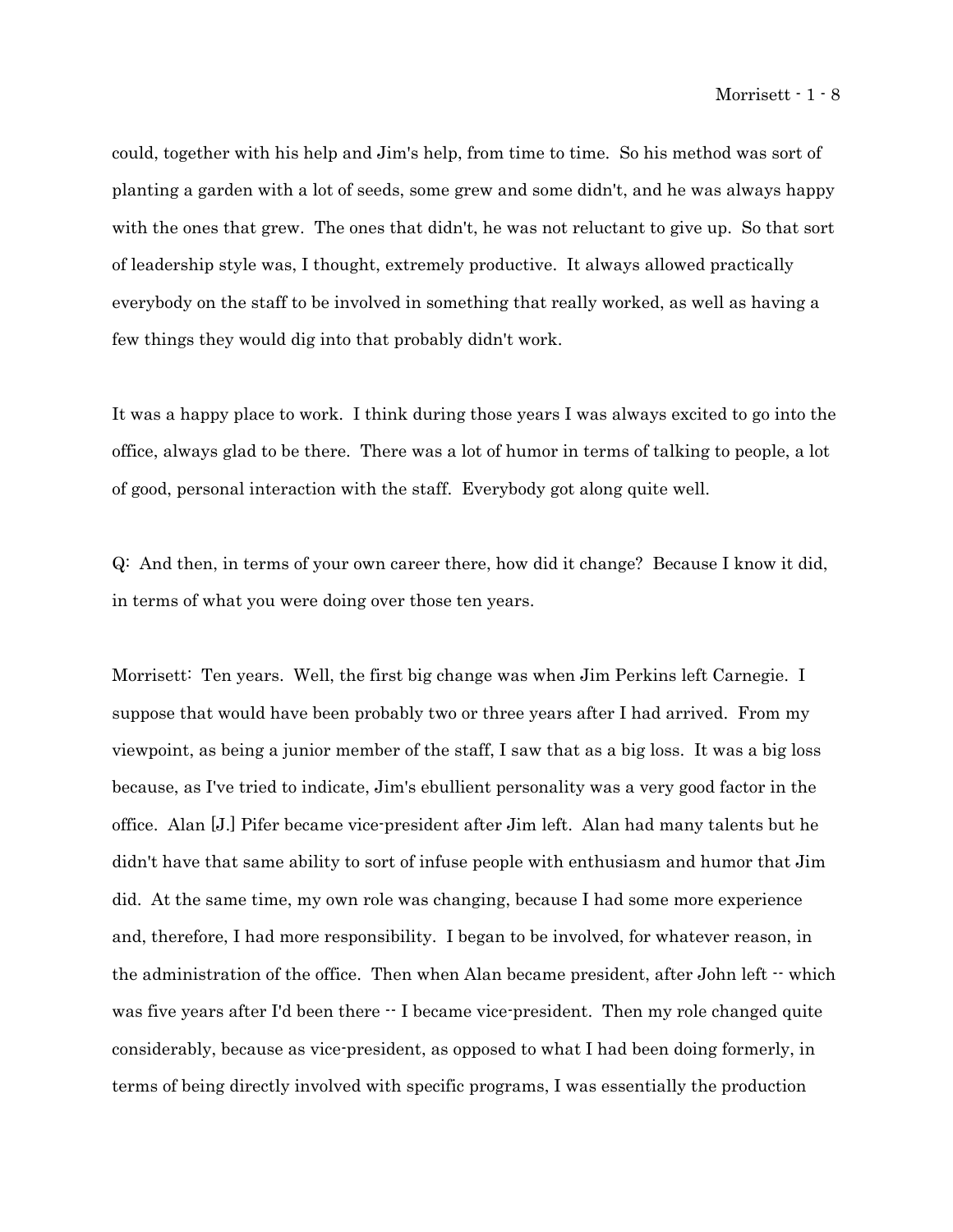manager in the office. I dealt with all the staff members and all the ideas funneled through me. That in itself was a significant change in the way the office worked, from what I previously described. Because in those early years, I described John's method as sort of seeding a garden with lots of plants and seeing how they grew, when Alan became president it was much more up to the staff members themselves to generate those things. Alan was much more distant from the content of the program than John had been  $\cdot \cdot$  which meant that my job as production manager in the office was quite different than what I had been used to in those first five years.

Q: Because you had to then take these grant ideas and in some way try to organize them in terms of a structure? Is that what you mean?

Morrisett: Well, I had to work with each individual staff member and try to guide them on whether or not something was worth pursuing, and the degree to which it was worth pursuing. Secondly, I had to be concerned about the total flow of ideas and whether or not we would be able to finance what seemed to be in the pipeline at the time, so I was concerned with both the process and the content.

Q: You were talking about how you really assumed many more administrative duties --

Morrisett: Yes. It's been, of course, a very long time, thirty years, since I was at Carnegie. So what I say now may not represent accurately what was the reality then, nor may it represent accurately what I believed at that time, but as I saw it, certainly in the latter period I was there and the first few years after, it seemed to me that Alan  $\cdot\cdot$  in comparison to John -- Alan was more interested in the philanthropic process and structure than John had been. John -- and it's not black and white -- was more interested in content, so that --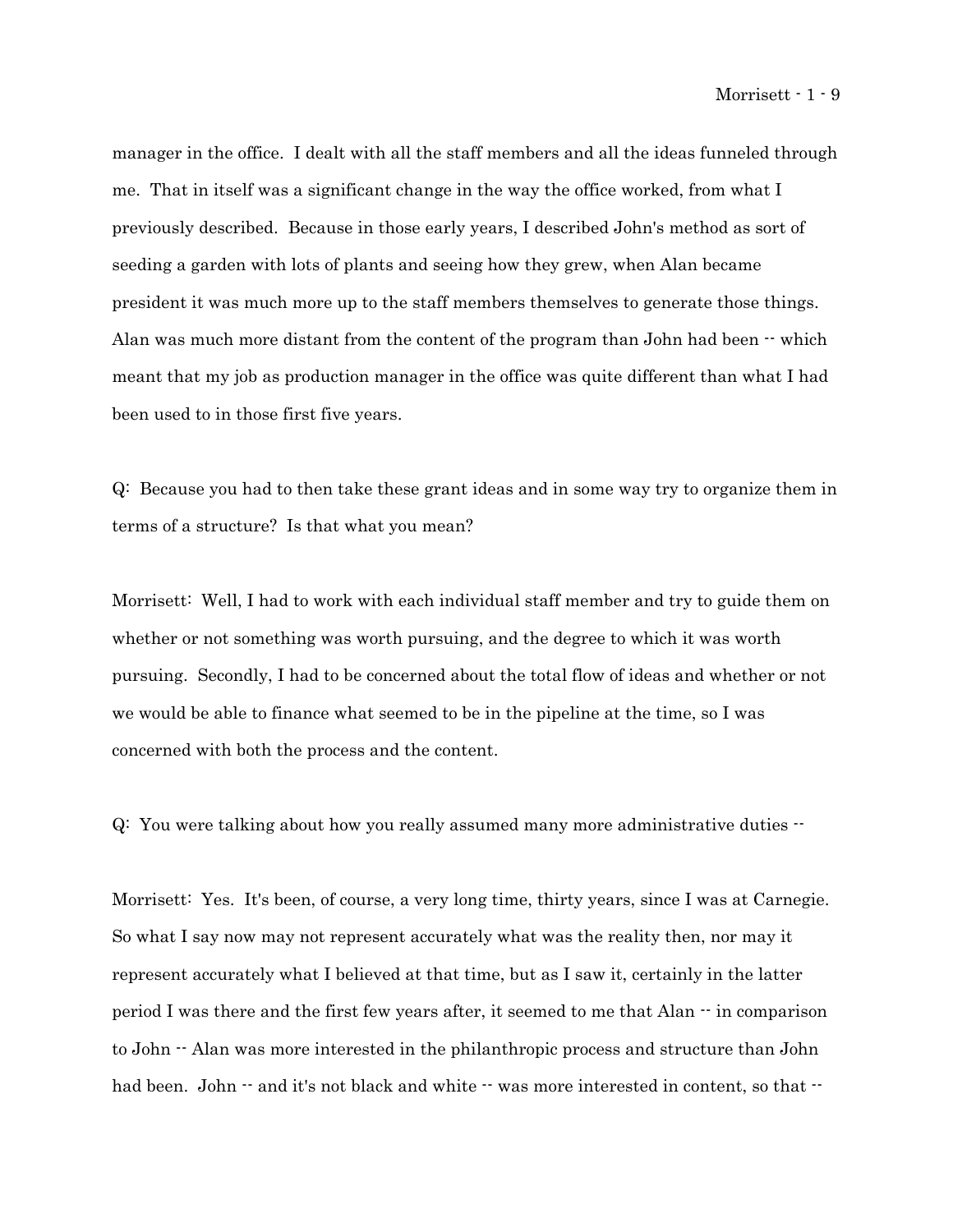it changed gradually, however. The processes within the organization, that had been built up during my first five years there, for me, essentially carried over into the last five years, because we were sort of doing things the same way, only I was in a different set of responsibilities than I'd had before. But I think that the overall style of the organization had begun to change, even though it was very gradual and I didn't see much of it. Certainly, I think much more -- from what I've heard, although I can't attest to it directly -happened after I left than when I was there.

Q: I'd like to go back to something you said about Gardner's style of sort of throwing out ideas and some seeds would take root and some wouldn't, and in terms of your early work there, perhaps you could give an example of one of those seeds that did take root, the content of it for you, just as sort of a descriptive thing of what was happening there at the time.

Morrisett: John Gardner had been trained as a psychologist, as I had, and so perhaps there was some particular affinity between our areas of interest, but one of the first things that he suggested, after I'd been at Carnegie awhile, was to take a look at the area of creativity and "Could creativity be taught?" was the way the question developed. We did pursue that for several years, and the person that I best remember working with outside Carnegie was Richard [S.] Crutchfield at the University of California at Berkeley, who really did, I thought, quite brilliant work in the area of creativity and, at least for me, proved conclusively, that if you decided to teach it directly you could. He produced a test that was a good indicator of creative thought, and he produced at least an outline of a curriculum as to how to go about it. For some reason, beyond that, what I've said, it really never took root in education or teaching very much, but that was one of the kinds of areas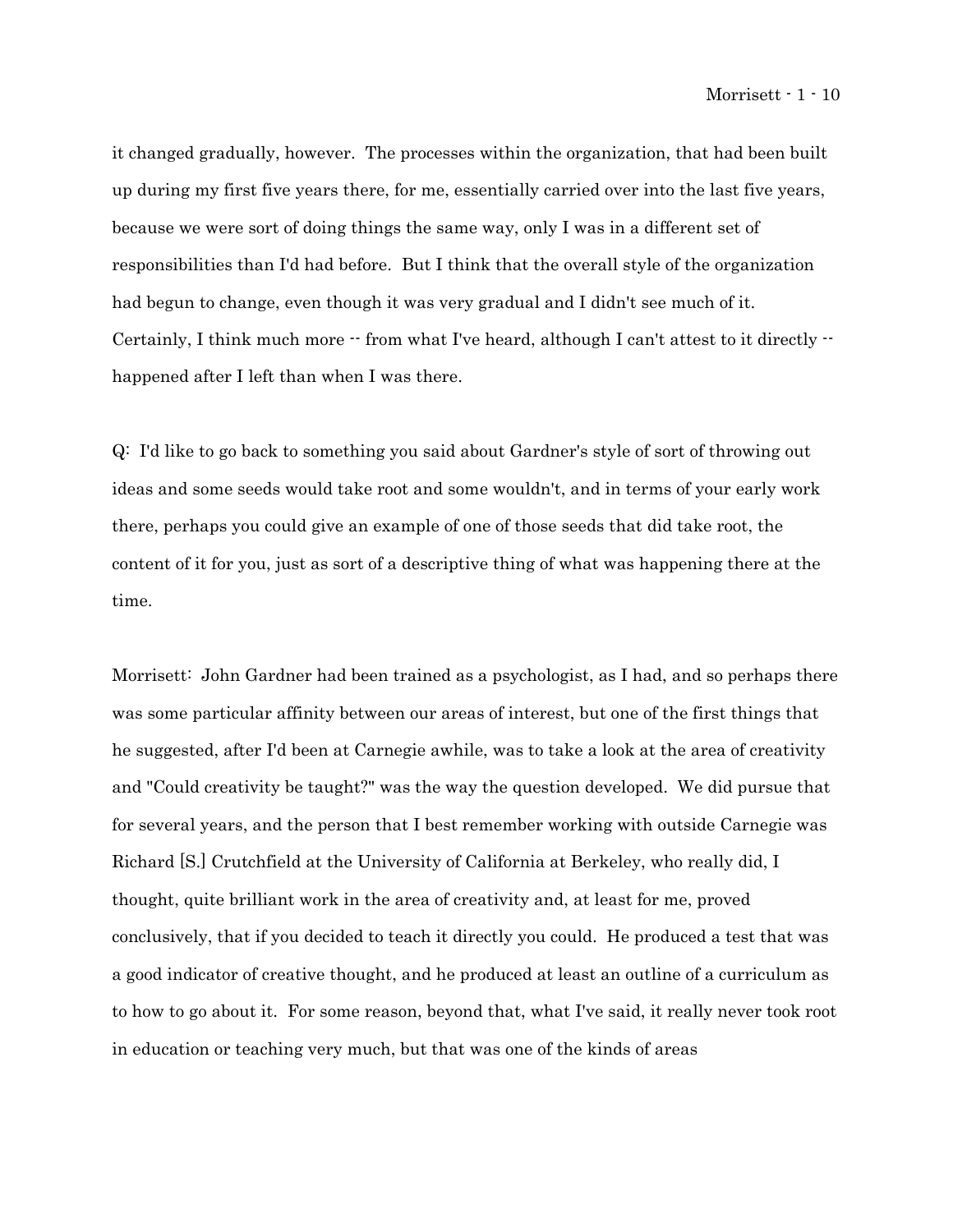that John and I discussed that was essentially him saying, "Well, why don't you take a look at this?" and that was one of the things that developed.

Another area like that, that was somewhat related to creativity, but also related generally to human learning, where I was also involved, we began to look very early, in the probably 1961, '62 period, at how computers might be related to the study of thinking and thought. That was the time that I first attended part of a seminar at RAND [Research and Development Corporation] in California, and met Herb [Herbert A.] Simon and Al [Allen] Newell. Herb, of course, later got the Nobel Prize in Economics because they couldn't figure out how to give him a prize for what he had done in psychology, where his real work had been done, but in 1961 and '62, they, along with a few other people concerned with artificial intelligence, simulation, the development of list languages for computers, that was the ferment, really, that led to the flowering of cognitive psychology in the 1980s and 1990s. So, we were right there at the beginning, and we did participate in funding some of that work, and Herb was one of those people and became one of my lifelong friends.

 $Q:$  As I presume also was sort of the beginning of your lifelong interest in  $\cdot$ 

Morrisett: Oh yes, that traced it right there. That was the beginning.

 $Q:$  The beginning of  $-$  ?

Morrisett: The beginning of my interest in computers and communications and how modern technology could be used both to study human thought and also to model human thought, and, the way I would put it now, amplify human thought, because computers,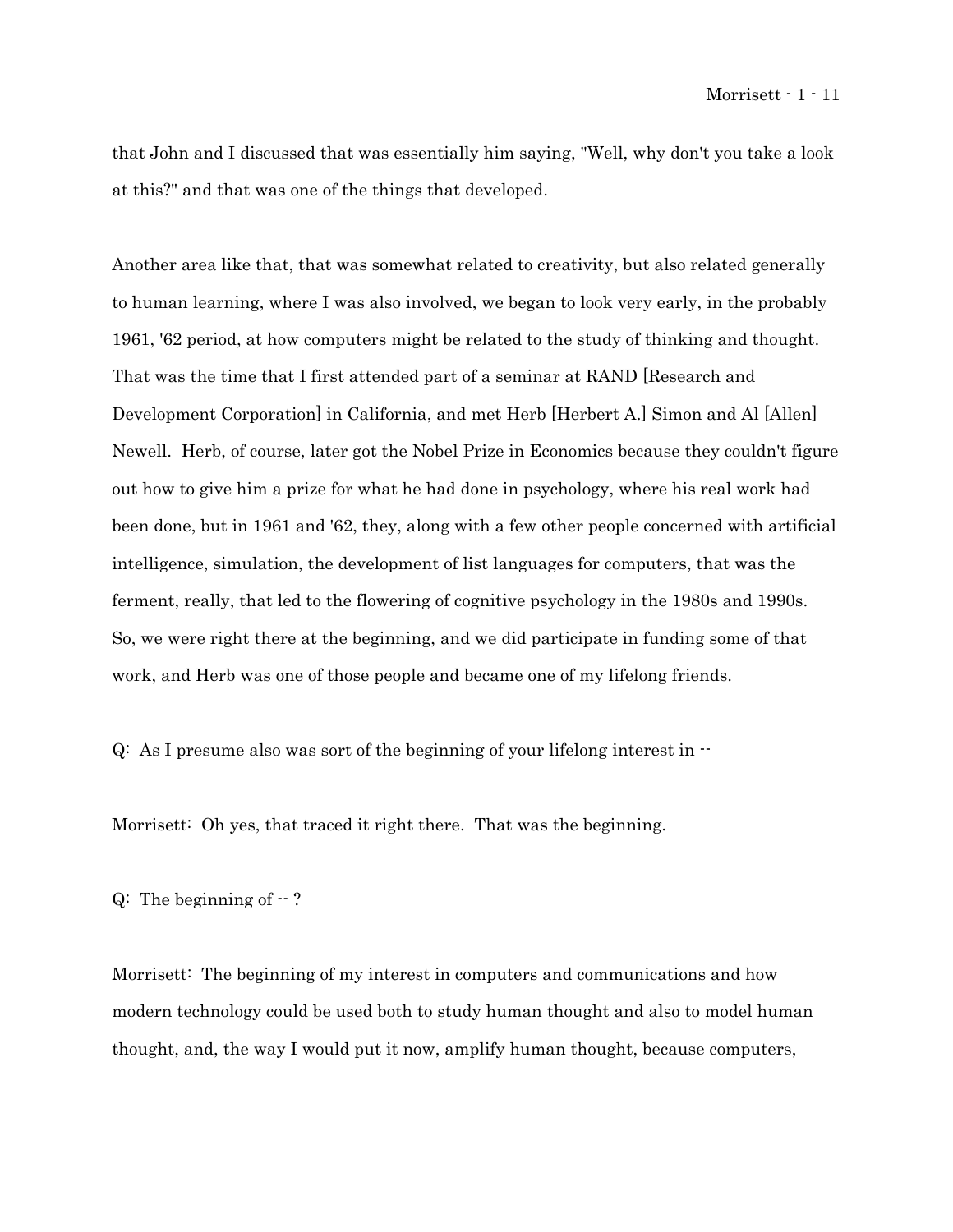properly used, are really a way of making us more intelligent. They are essentially a prosthesis, if you will, to our thinking process, if used properly.

Q: That's an incredible thing to me. You said to me before that -- well, I'll ask you the question. When you went to work at Carnegie, what did you know about American philanthropy at that time?

Morrisett: I knew practically nothing about American philanthropy when I went to work at Carnegie. All I knew, really, was that the Social Science Research Council had been supported by Carnegie and Ford [Foundation] and a few other organizations and I hadn't thought much about it and I knew very little.

Q: Did you get any training when you got there, in terms of how to look at a grant proposal, or how to think about what would make a good grantee?

Morrisett: The sort of training that was done was done with specific issues. So, if you had a -- if I had a person or an idea or a project that seemed promising to me, I would first discuss it, particularly in the first couple of years, with Jim Perkins, because he was the person who was essentially the production manager at that time, although not in the sense that I was later. And also discuss it with John, and they would criticize it, and ask questions about it, and suggest things to do with it, and in that process of going back and forth, certainly I received training. But not training in a formal sense, training, sort of onthe-job training, if you will.

Q: And then I presume what you were saying, is that you did less and less of that, in that particular way, as you assumed more and more administrative responsibilities.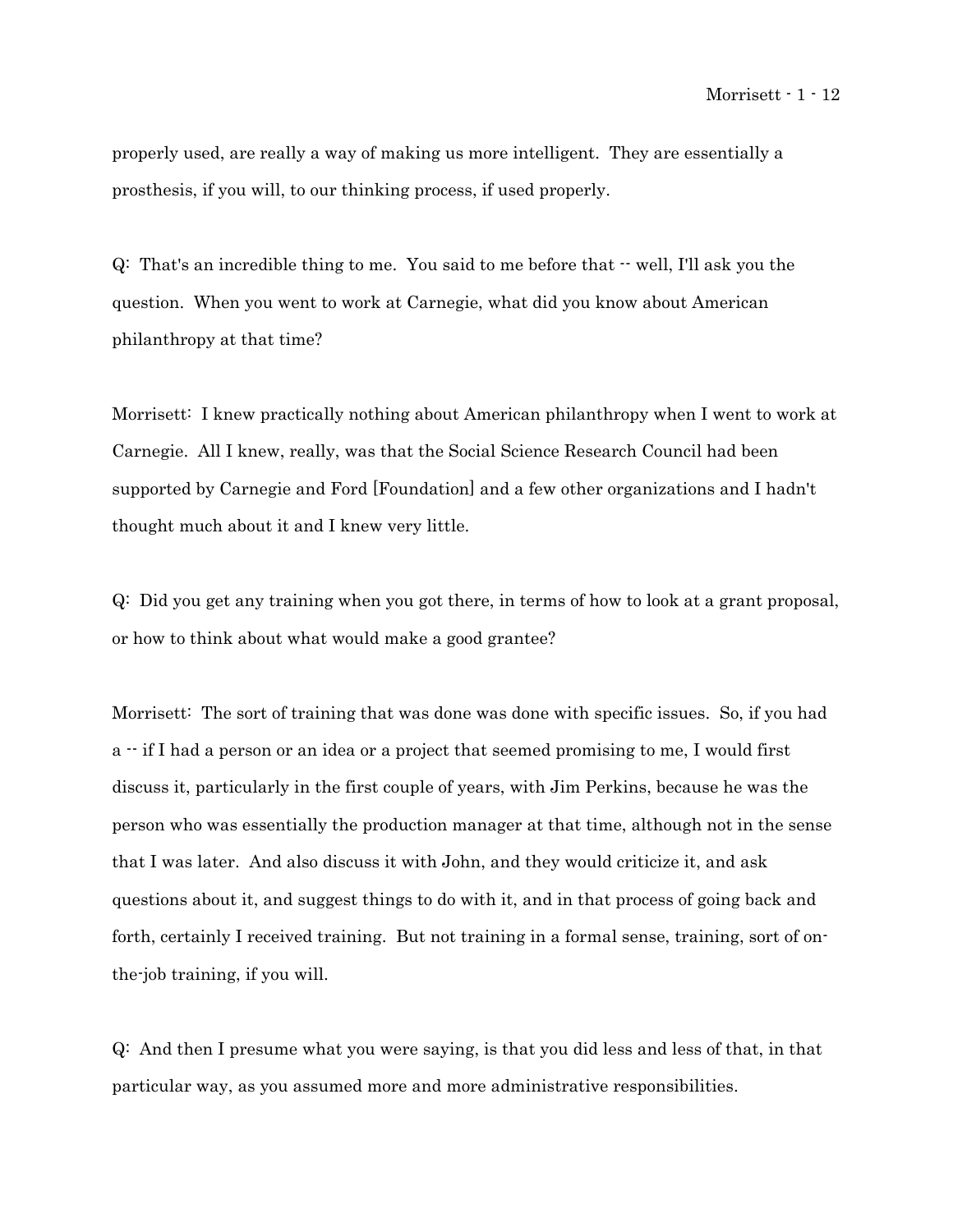Morrisett - 1 - 13

Morrisett: That's correct.

Q: One last thing on this. Some of the things you mentioned that you worked on early on was the whole issue of creativity, and the other was early childhood education.

Morrisett: Yes.

Q: So, could I have an example or two of what that kind of work was then?

Morrisett: Well, we've talked about creativity, and I mentioned Richard Crutchfield and the kind of thing that he did. The early childhood education was an area that began to develop probably in the last two years that John was at Carnegie. So it was really just getting started then, it really carried over then, into the period after that. Well, we were concerned with the issue of why children from educationally disadvantaged families, or poor families, entered school, typically first grade, perhaps six months behind in reading level and other testable attributes, than children from normal middle class families or well-to-do families, and by third grade maybe a year or two behind. What to do about that? That was the way the issue was being framed for us internally at the time. That also fit in with a beginning national concern with this issue: the loss of talent that the nation was suffering because children were not being educated to achieve their potential. We tried to attack that by financing experiments to see whether you could, let's say, inoculate children before they went to school so that when they entered school they would not suffer the deficit that they seemed to be suffering otherwise.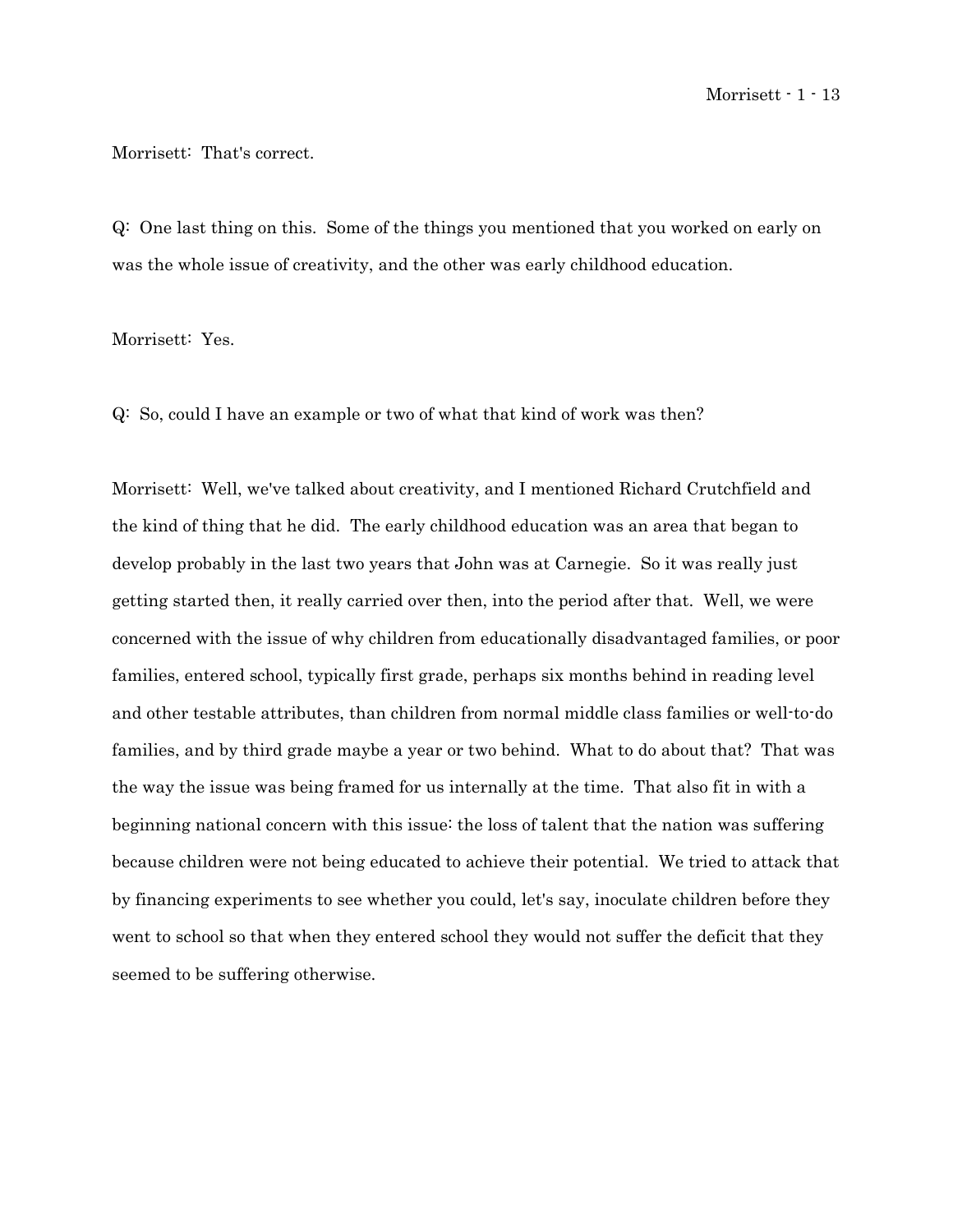The inoculation theory was sort of one theory. Another theory was, perhaps by enriching the curriculum for these children in school, and keeping it enriched, that would help them overcome the deficit. It wasn't a problem of inoculation, it was a problem of not having the right kind of stimulation and education. We financed, in those years, now we're leaving  $$ now I'm really in the period of 1964 to '69, I would say  $\cdot$  my guess is five to ten reasonable sized experiments in those areas, and indeed found, in most cases, that you could substantially affect children's performance if you did this and helped them in school.

The issue was that at Carnegie, spending  $-$  I really don't remember what our budget was then, I'm going to say that it was perhaps six or seven million dollars a year, my guess, could be a little more than that  $\cdot \cdot$  we were spending perhaps a million or a million and a half on those experiments a year. That meant we were spending a substantial amount of our budget on it. We were reaching, at best, a few hundred children, so that there was an enormous discrepancy between the problem we were dealing with and what we were able to do. How to overcome that was, in my mind, a continuing issue. This then, begins to get to the background of what led to "Sesame Street." This was the practical problem that I was dealing with as a person at Carnegie.

Now there were other things that were involved here. Our first daughter, Sarah, was born in 1962. And by 1965, beginning the period we're talking about, she was three years old. And my wife and I would sometimes sleep a little later than usual on Sunday morning and we would come out and find Sarah having turned on the television set and watching the station identification signal. It certainly suggested that television had some power to attract, one; and two, that children of very young ages would watch, even though what they were watching didn't change, it was just an unchanging picture on the television set. So that's a little other background on this.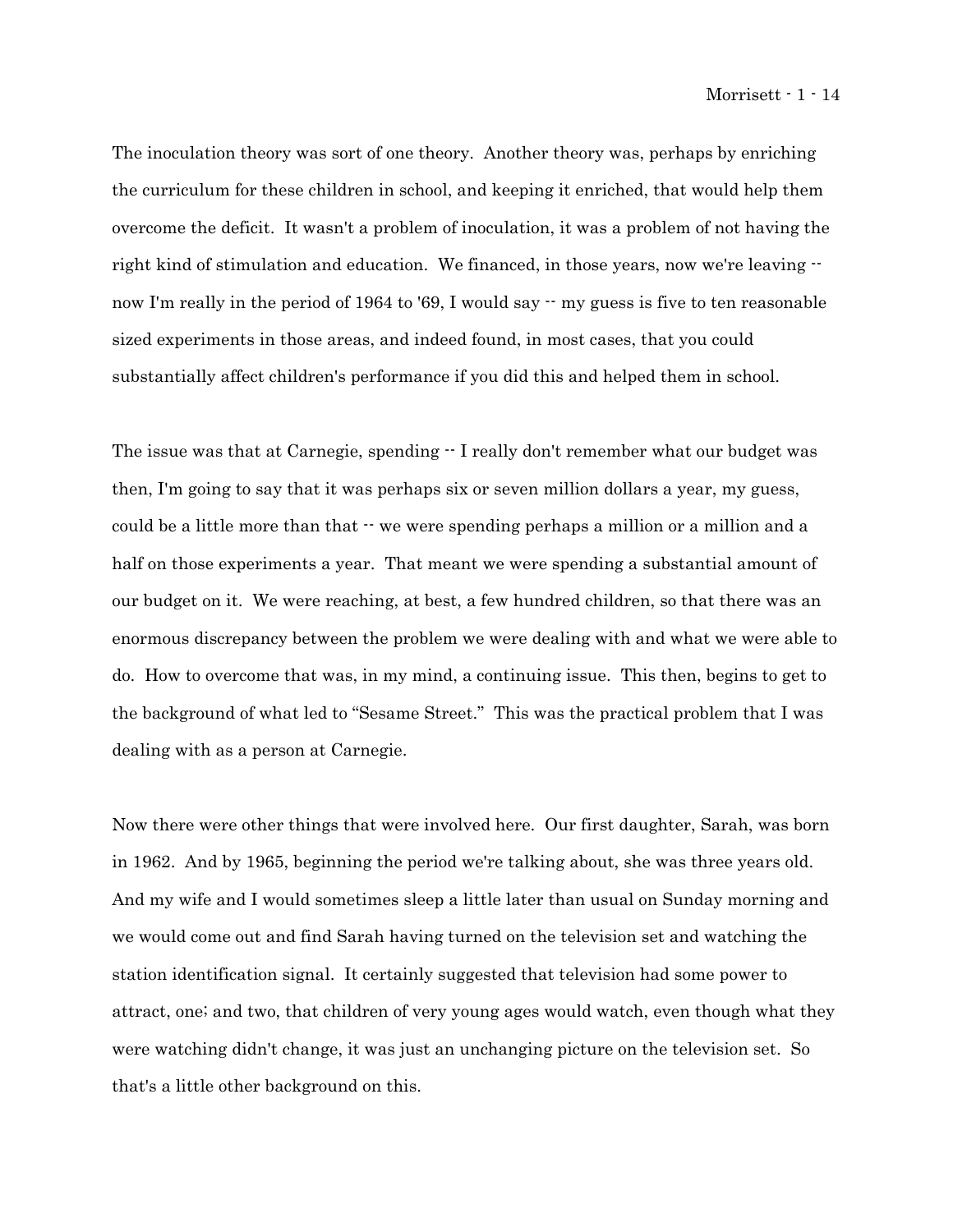The third thing that led up to "Sesame Street" was that Julian Ganz was one of my oldest friends. I met him in 1941 or 2, when we first moved to Los Angeles, and he still is one of my oldest and best friends. When we moved to New York in 1958, Julian said that he thought it would be fun for me to get together, for Mary and myself, my wife and myself, to get together with his cousin Joan, who was then Joan Ganz, and get to know her. Time went by and I didn't do anything about that until around 1961, I suppose, when I first called up Joan, and I don't know whether we had lunch or what happened, but anyway, we became friendly, and she came, we had dinner together, and we went to her house for dinner, and that then leads up to 1966, when, with the background I've described as what Carnegie was doing, and our daughter Sarah watching the television signal, we were attending a dinner at Joan's apartment, she was then  $\cdot$  she'd married Tim [Timothy J.] Cooney by then, and we were having a conversation afterward, after dinner, Lewis Freedman, who was the program director at Channel 13 at that time and Joan's boss, was also part of the group we were talking with, and I said, "Do you think television could be used to teach children?" Joan said she didn't know, but she'd like to talk about it. And so a short time thereafter, Joan and Lewis came over to Carnegie to talk about this idea, and it seemed to me that we needed somebody to do a feasibility study of this, because we didn't know whether it was possible, or how television could be used that way.

#### [END TAPE ONE, SIDE ONE; BEGIN TAPE ONE, SIDE TWO]

Morrisett: As I remember it, it was in the early spring of 1966, when Mary and I went to a dinner party at Joan [Ganz] Cooney's house  $-$  I think by then she had been married to Tim Cooney, and afterward we got into conversation, I think a group of three or four of us. Joan was there, Lewis Freedman was there  $\cdot$  Lewis Freedman was then in charge of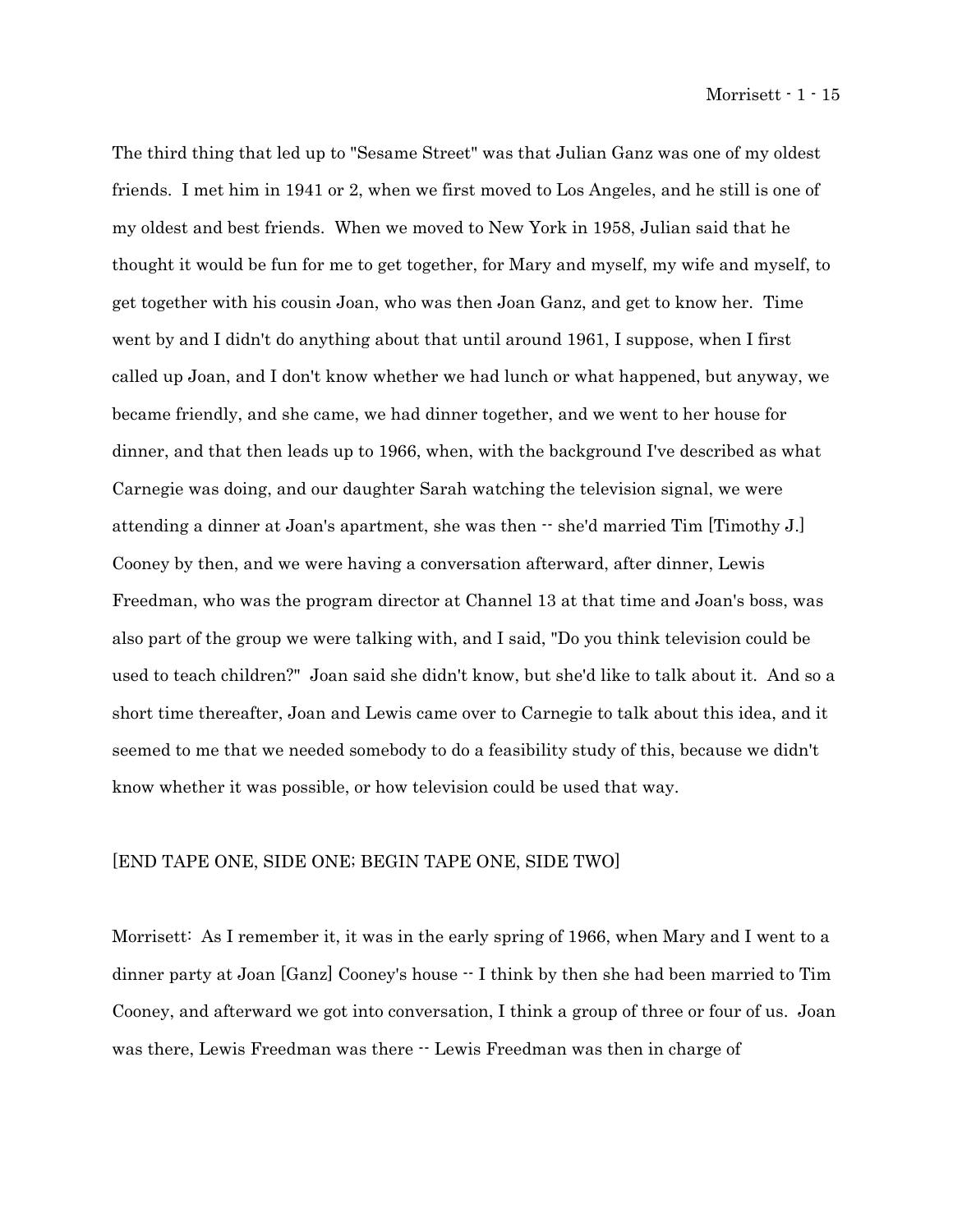programming at Channel 13, and Joan's boss. I asked, I think, a general question: Do you think television could be used to teach young children? -- this coming out of the problems I was dealing with at Carnegie. Joan answered she didn't know, but she'd like to talk about it. So within a couple of weeks after that, Joan and Lewis came over to Carnegie to talk about that idea, and it seemed to me that we needed a feasibility study done  $\cdot\cdot$  where I had come in my mind, how to pursue this if we were going to go further. They agreed that yes, that was the logical next step, but Lewis said, "-- but Joan wouldn't be interested in doing that," and Joan spoke up and said, "Wait just a minute." She said she might be. So I did talk to her further, and she agreed. On leave from Channel 13 she began the feasibility study of whether television could be used to teach young children. She interviewed a large number of people, many of whom she knew because of her television background  $\cdot$  having worked at Channel  $13 - \text{others of which we put her in touch with because of the people in}$ psychology and early childhood education we were dealing with. And as time went on it became clear that her result was going to be that yes, it was feasible, and, indeed, there were certain programmatic elements she had begun to identify, based upon the television culture of the time. For example, "Laugh-In" was a very popular program at that time, using quick, in-and-out movements. She also identified the commercials as being very effective teaching mechanisms at one level  $\cdot$  although not used to teach the kinds of things we wanted to teach young children. And I'm not quite sure when that feasibility study was finished  $\cdot$  probably in the early summer of 1966. At that point the issue became what to do about it.

Now the culture at Carnegie was not particularly conducive to financing television ventures. In particular, there were two or three people  $\cdot \cdot$  one of them Florence Anderson, who was then secretary of the Corporation  $\cdot\cdot$  who believed that television was far too expensive for us to get into, not of proven effectiveness, and generally something in which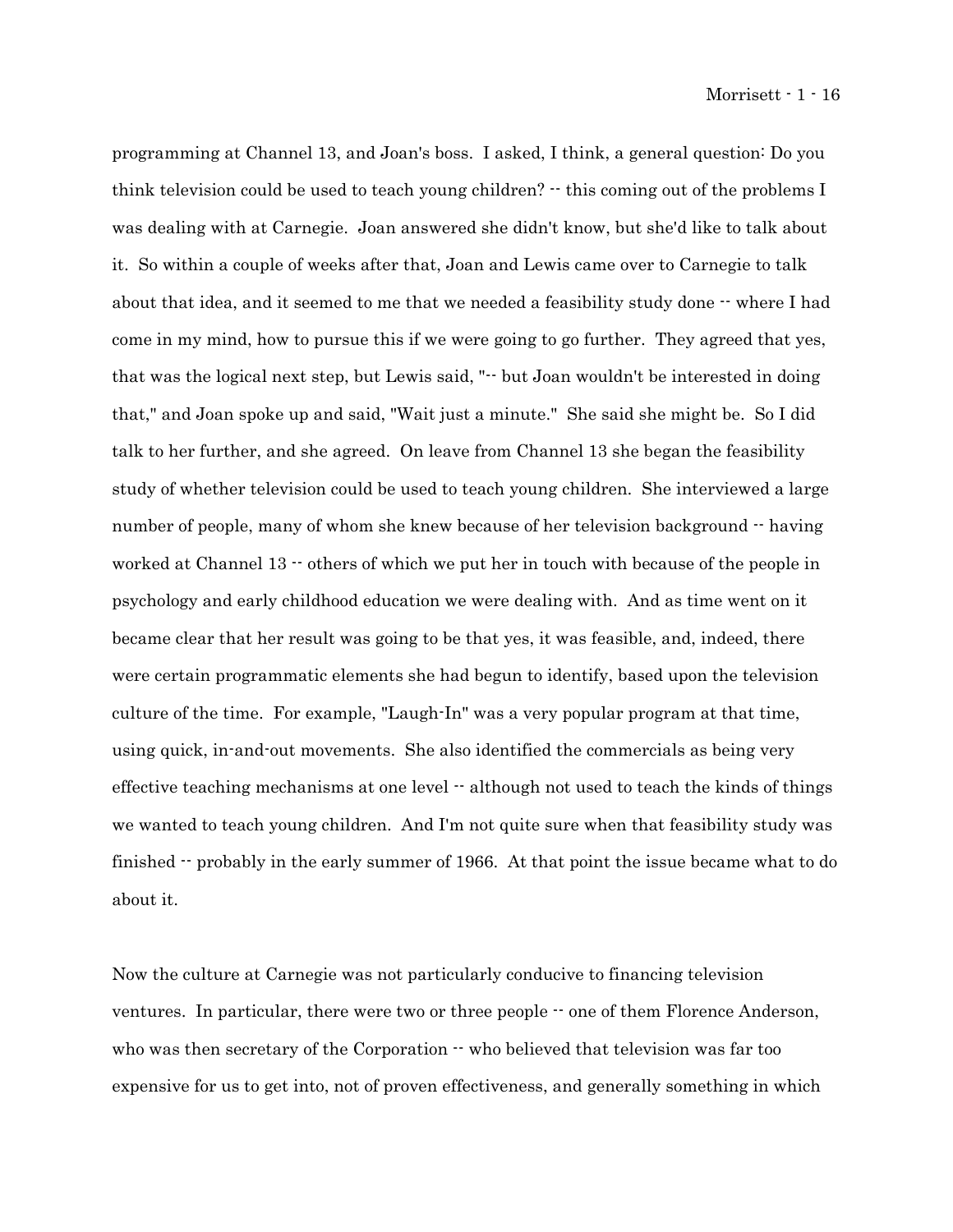we had little confidence and certainly no background. So there was significant opposition to the idea of going ahead with this. And I, by that time, had become very partisan about doing something with this, and worked with the staff to talk about it, how we might proceed, and, of course, the issue quickly became, "Well, how much is this going to cost, and where will the money come from?"

We didn't know. In the fall of 1966  $\cdot \cdot$  I hope I've got the right date here  $\cdot \cdot$  I began working seriously on trying to put together some funding for this. Later, Joan came over, as a fulltime employee, working both on helping put this project together, and she was working on the Citizens Group for the Support of Public Broadcasting. I haven't quite got the right title, but that's what it was about. Those were her two main activities.

We didn't know where this money was coming from, but now I think I'm to the spring of 1967. Carnegie finally agreed to put a million dollars, conditionally, into the project; conditionally, if we could raise the rest of it. The money was actually there, but we had to raise the rest, because by then we had a budget, as I recall it, of about four to five million dollars, as being required, and Carnegie was never going to finance the whole thing. I talked to a wide variety of people and organizations, trying to figure out how to support it  $\cdot$ Ford being among them, Ford being one of the first and most obvious cases, and they turned it down. We really were --

Q: They turned it down, reasoning being --? If you can recall?

Morrisett: It just didn't fit their program. The formal reasons why foundations turn things down, typically, are, "They don't fit our program," or, "They don't fit our guidelines." The actual reasons they turn them down are seldom revealed. So we have to say that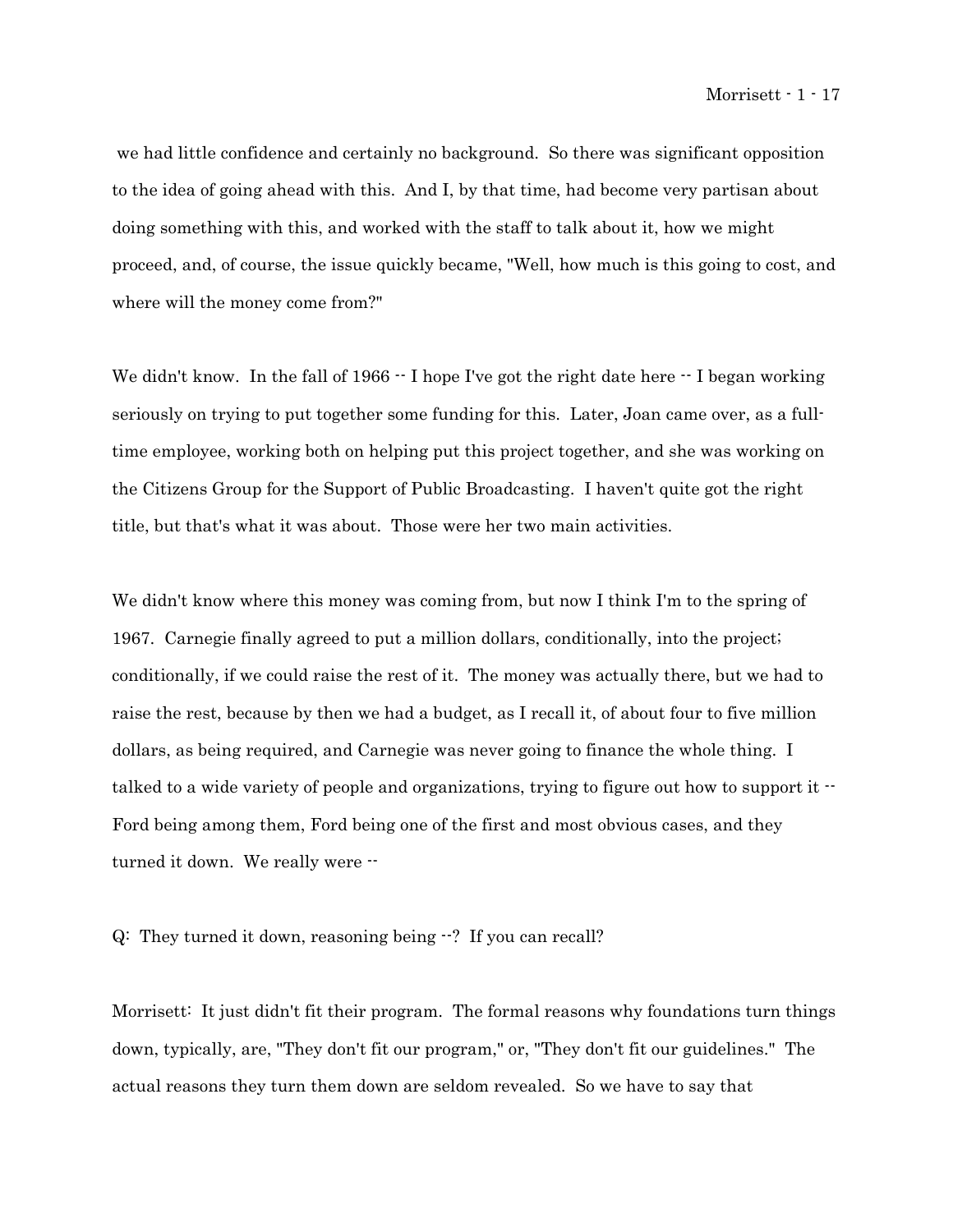there's a difference between what's publicly announced and what's actually the case. In any case, one of the people I'd gotten to know at Carnegie, because of my work there, was Harold Howe, who was then Commissioner of Education. He had been superintendent of schools in Scarsdale, New York -- a friend of John Gardner's. That's where I first became acquainted with him. And I called Doc  $\cdot$  his nickname  $\cdot$  up and suggested we had something that might be worthwhile talking about. I don't really remember specifically, but I suspect that Joan and I went down and talked to Doc about this. Subsequently, he called together a meeting of people within the Office of Education who might have budgets that could support such a project, as well as certain other people, in other parts of the government, that had possibly related budgets.

We presented the project to this group. I would say that it was a chilly reception. Doc looked around the room and said, "Well, I think the ayes have it." So he put his assistant, Lou [Louis] Hausman, as the chief relationship with us, the person most closely related, to help us get this funded. Lou was to coordinate the government response here. Lou had had a background in commercial television, and he quickly examined our budget and decided that we had not put up nearly enough. He raised the budget to eight million dollars, and shortly thereafter he was able to tell us that the Office of Education and the other government agencies with which he was dealing could provide up to four million dollars. So by then we had the promise of the federal money of four million dollars, the Carnegie money of one million  $-$  a total of five million dollars, and we then were able to say much more confidently, to other possible funding sources, that we were going to be able to do this. Doc also, I believe, called up the Ford Foundation, they reversed their decision and came in with the next amount of support, which I'm not going to remember specifically. It was probably on the order of two million dollars.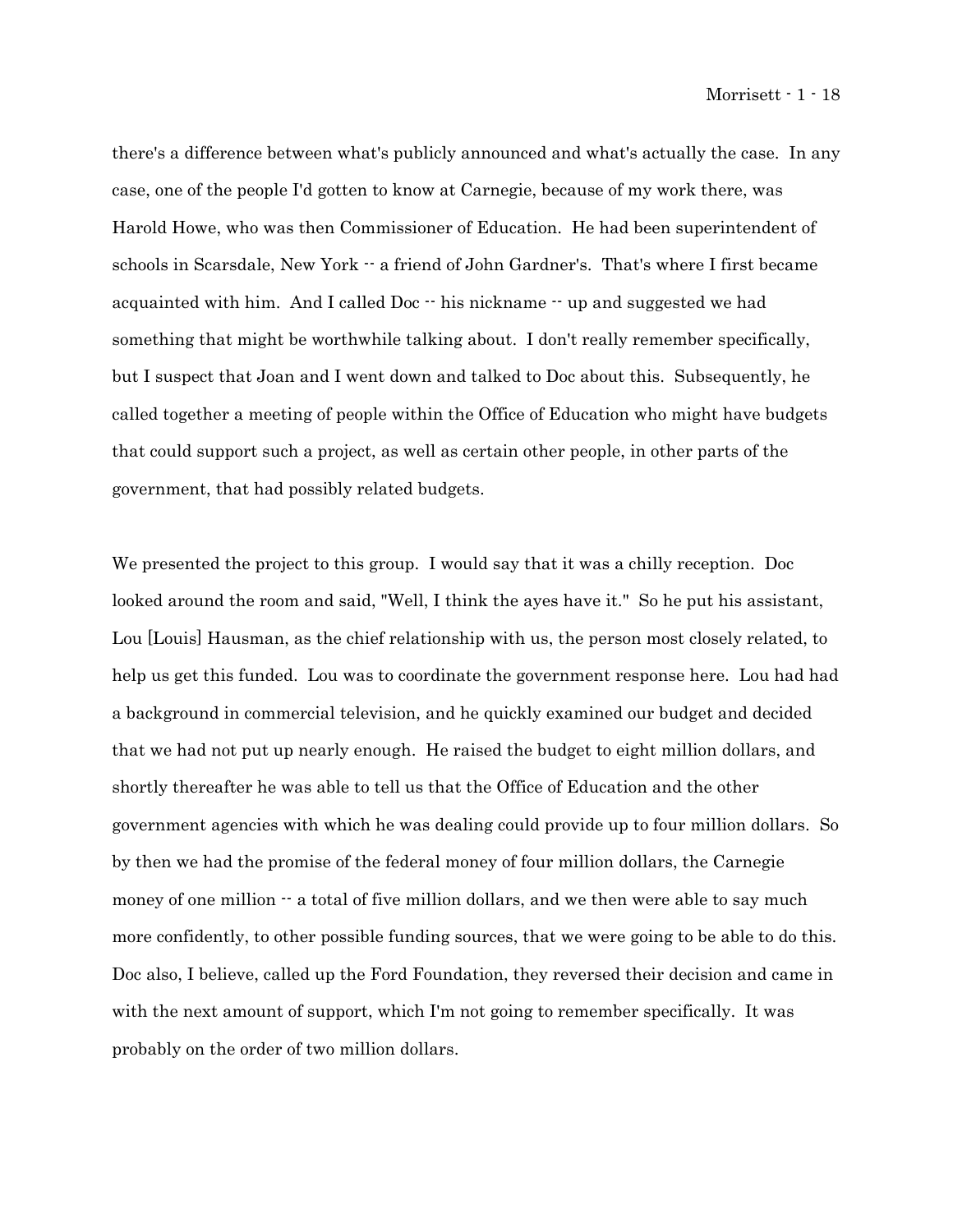So we were getting very close to the total amount, and with that start  $\cdot$  the initial Carnegie million, the four million from the federal government, the additional money from Ford  $\cdot$  we were able to raise eight million dollars.

Q: Before you go, was there any reluctance at the time to take government money? Was there any thought of what that might entail, in terms of creative independence?

Morrisett: This was a very different period in terms of the way things were thought to work. Typically, foundations believed that if they were able to start projects, the ongoing support for successful projects would be the federal government. So there was no particular reluctance to take federal money for these purposes. There was no real  $\cdot$  I don't remember any discussion of the possible interference in the creative process of having federal money or federal guidelines to follow. I think that we saw this at the time as a natural thing, and a very fortunate thing because we, obviously, could not have done this project without it. With the promise of money  $\cdot \cdot$  or the money in hand  $\cdot \cdot$  we next, obviously, had to find a way to broadcast a television program. Lou Hausman, coming out of commercial television, was always convinced that what became "Sesame Street" -- we didn't have a name by then. This was the "Early Childhood Television Program"  $\cdot$  should be on commercial television. That was our first effort. I talked to people at NBC, ABC, Westinghouse Group. We had a very cordial meeting at NBC with the top people, who professed interest and said they would be glad to cooperate, but no promise of air time. Although we had fully financed the project and we were coming, essentially  $\cdot\cdot$  when I started doing this I suppose we only had it half financed. But anyway, in terms of a television production, we had covered a very substantial amount of the cost. We got really nowhere with any of the commercial sources. At the same time, now we're getting toward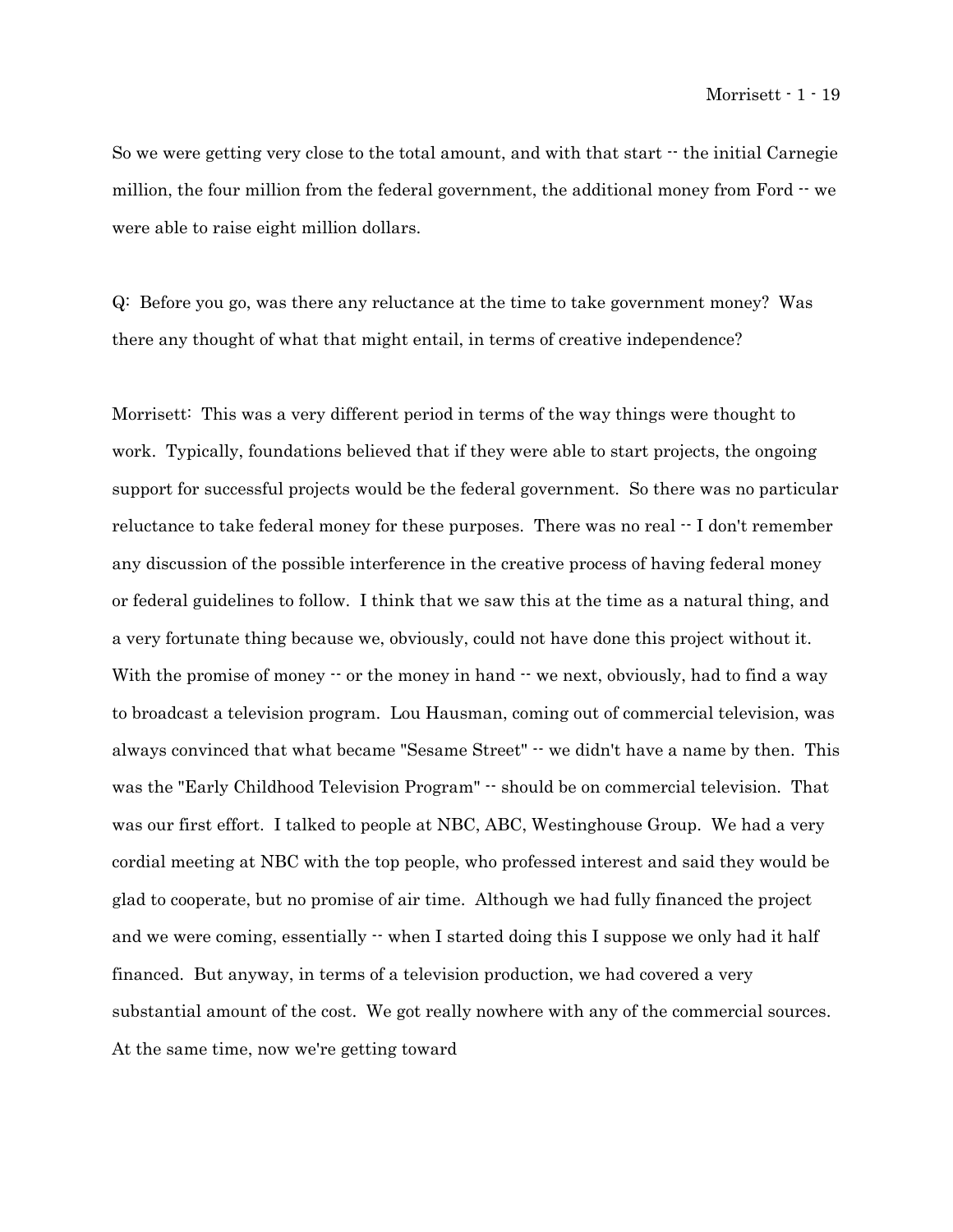1968, the ideas for public broadcasting were being developed. Carnegie was importantly involved in that. The chief staff person involved was Arthur Singer, although I was tangentially involved. But because Doug Cater, Douglass Cater was a special assistant for education in the White House, and also because Carnegie had had very good relationships with the [Lyndon B.] Johnson Administration, the idea for public broadcasting seemed to be taking root, and we began to think that public broadcasting might be a way to have this early childhood education program broadcast, and, indeed, that's the way it turned out. That was a highly fortuitous coming together of two developments: our work on the project, and the national development of public broadcasting. It was also fortuitous for public broadcasting, because at that time they didn't have -- they had very little special content that would prove their national appeal.

Once the money was there, or the promise of the money was there, and we began to see that there was the possibility of broadcast, Joan, particularly, got to work trying to put the organization together. We were heavily influenced -- she was particularly heavily influenced by the experience of the Public Broadcasting Laboratory that had been started by the Ford Foundation. Stuart Sucherman had been the Ford Foundation officer involved. It had been a very mixed success, partially because they had set up a board of advisors that was involved in the determination of content, and that didn't work well in the creative process. So very early on, partially on Stuart Sucherman's recommendation and partially because of Joan's conversations with other people involved, she decided that's not the way we were going to do it; that the creative people, really, had to be the final arbiters of what went on the air. We also were quite convinced, however, that we had to find a way to meld sound content, sound curriculum, and research, which, coming out of my work at Carnegie, we believed to be very important with the program. So there were always three elements.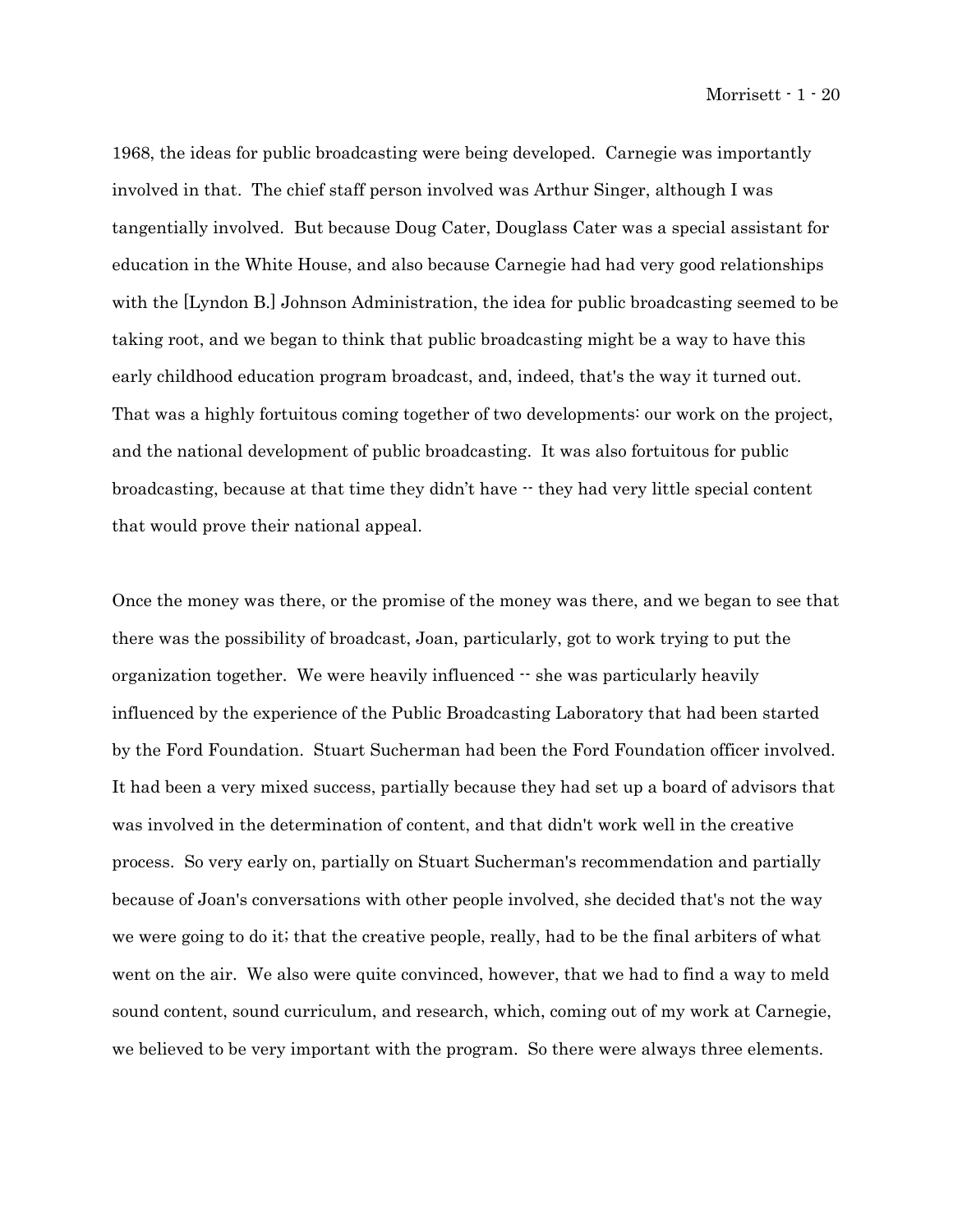There was always the creative element, the content element, and the research element. The genius of Joan's organization was to put those together in an effective way.

We had significant help along the line. I ought to backtrack here. Before we got to that point, we had to find a project manager, and we had three principal funders at that point: Carnegie, because we were the ones in first, and we also were the ones that were supervising the development of the project; Ford, because they had come in with a significant amount of money -- Ed [Edward] Meade was the program officer at the Ford Foundation with whom we interacted; and Lou Hausman, representing the Office of Education and four million dollars. So there were three principal sources of funding, and we had to agree on a project director. Joan was always my candidate, but we put together a list, I think probably five candidates, that various people had suggested, and we began to go over the list. There was always something wrong with somebody. It also became quite clear, in one of the final discussions that we had that, very gingerly, I would say, both Lou Hausman and Ed Meade sort of suggested that, under the right circumstances, they might be drafted for this job. They were obviously in a conflict of interest situation, so I say gingerly was suggested. I was reluctant to promote Joan too vigorously, because I was also in a conflict of interest situation. But, as it turned out, the objections to everybody else meant that, at the end of the day, there was no other really good candidate who was ready to do it, than Joan.

So she became the project director. I was absolutely delighted, and then the work began on putting the organization together.

 $Q:$  Before we go to that  $\cdot \cdot$  Joan as the project director  $\cdot \cdot$  what qualities did she have that you recognized, and made you feel that she would be right for the job?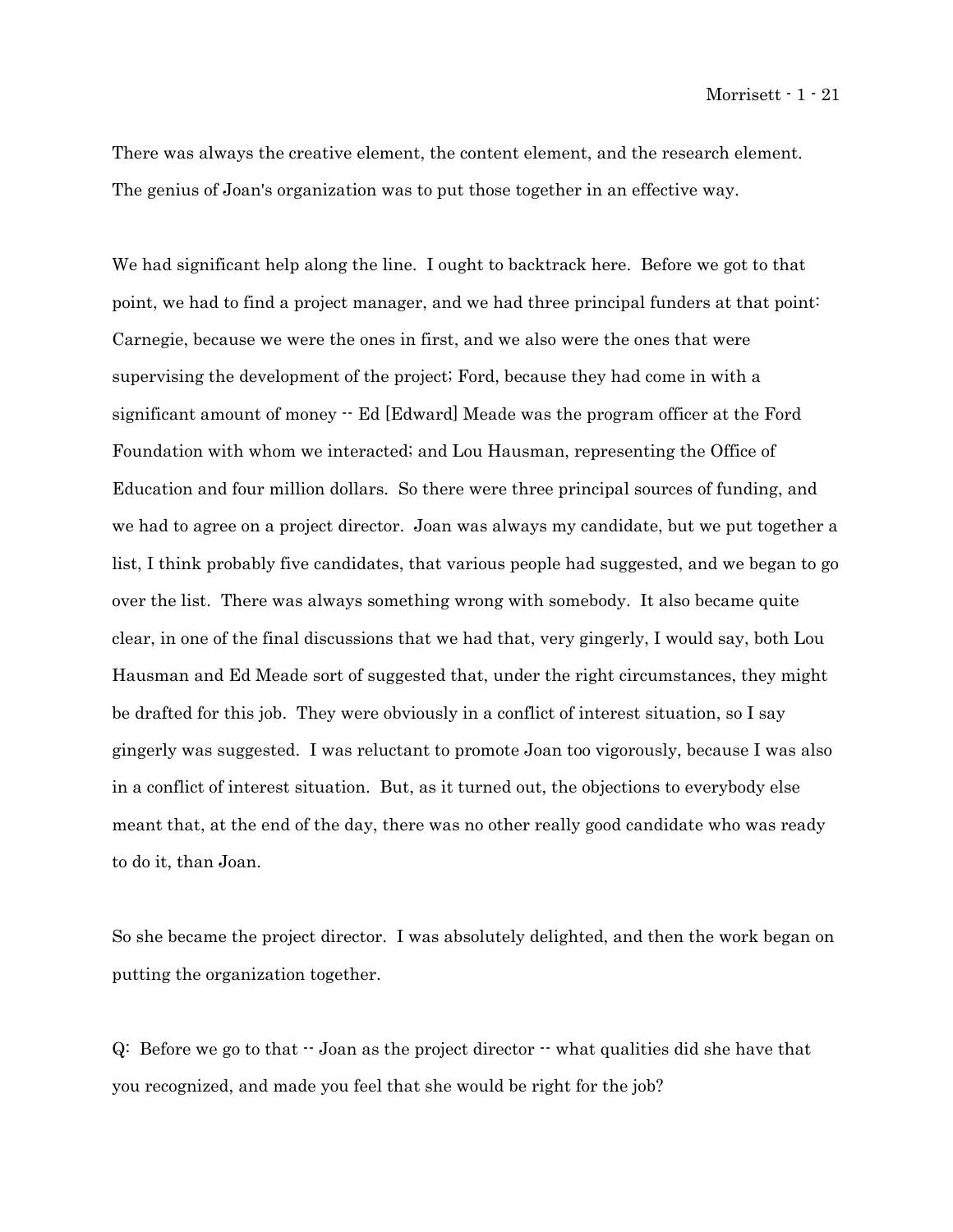Morrisett: She had the background in television. She knew television, she knew the creative process. Two, she had gone through the feasibility study and in that, had talked to a wide variety of content and research people, and really, in her own person, embodied the kind of marriage of these three elements that were important. And, three, energy, the thoughtfulness that she had shown in taking the lessons of the Public Broadcasting Laboratory and translating them. And it was an unproven project, it was not something that you could go to someone who was successfully involved in a commercial television career and say, "Do this." It was completely unproven. The question that was constantly raised, still, was, "All right, you think this can be done. But will it really teach anything? Can you do it?" We didn't know. We had to prove that. And Joan was willing to take that risk, when many other people might not have been. So there were all those qualities involved.

Q: The other question I had was, you know, working with the Ford Foundation, together, did that -- what kinds of issues did that bring up along the way? Or didn't it? That kind of collaborative --

Morrisett: Working with the Ford Foundation and the Office of Education, as I remember it, only brought up two issues. One was the one I've already touched on, that was commercial television as the home for the project, and we really tried to do that. Secondly was the choice of the project director. Theoretically, this group of three funders  $-$  myself, Ed Meade and Lou Hausman  $\cdot \cdot$  were supposed to be a sort of controlling committee, if issues came up. They never came up. So that was never really an issue. Theoretically, it could have been; practically speaking, it was not.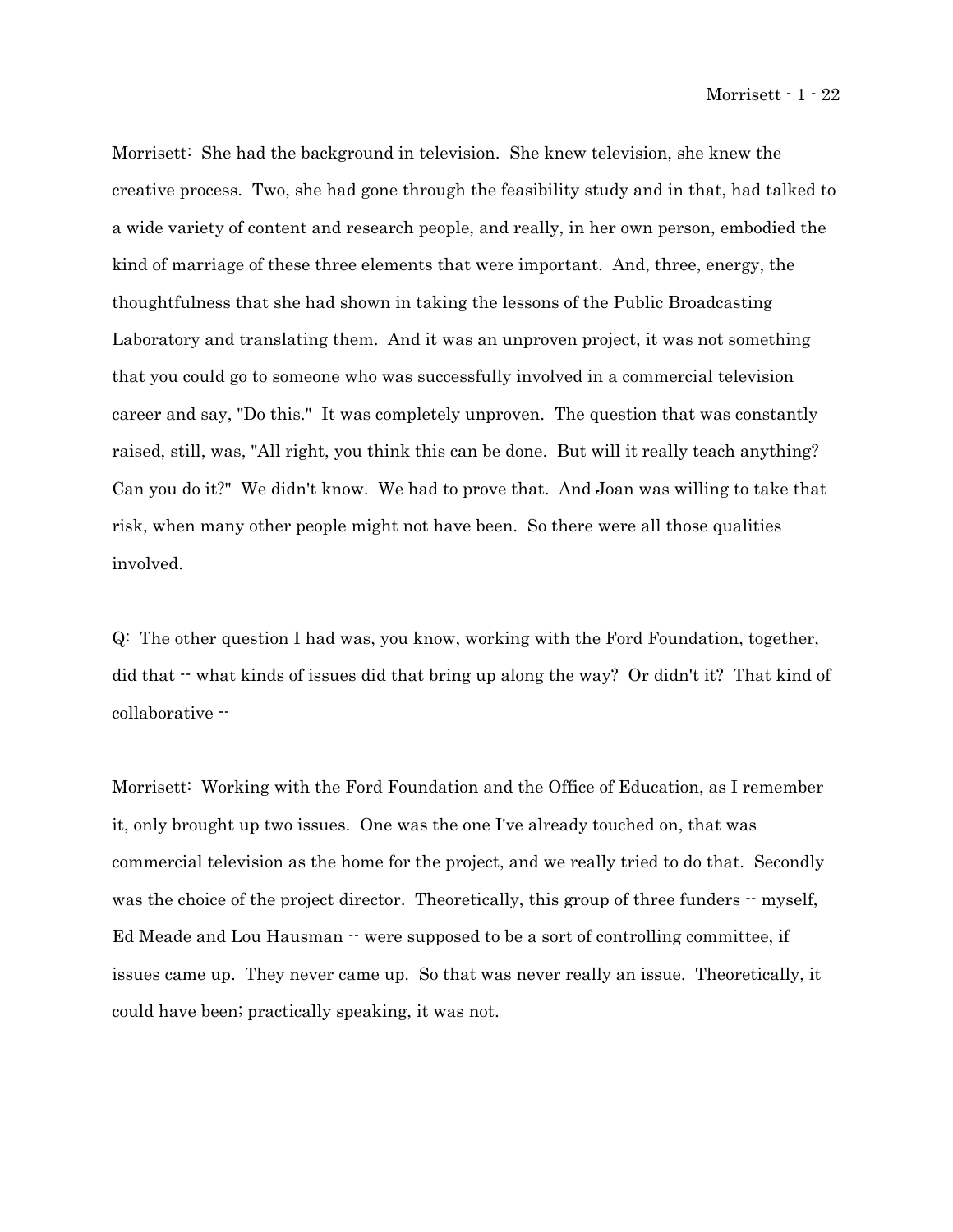One of the early considerations in trying to find a home for this was should we build an organization? That was going to be expensive. How do you  $\cdot\cdot$  where do you get people to do the financial work? Where do you get the support? The fiscal? The administrative support that you needed. And Joan early on decided that if we could find a home for this, with another organization where we would be sort of a sub-unit of it, that would be a great advantage. And Jack [John] White, who was then president of NET [National Educational Television], was extremely cooperative and helpful in providing that for us, without any interference. He provided the fiscal and administrative support for what became the Children's Television Workshop after it was incorporated, he was one of the initial incorporators, if I remember, and from that point we had a few key jobs that we knew we had to fill. One, we had to find an executive producer. Second, we had to find someone who could be chairman of what we called our board of advisors -- not in the public broadcast sense, public broadcast laboratory sense, but in the sense we needed a group of advisors we could call on individually and from time to time have meet and use their expertise. And third, we needed somebody to handle the research process within the organization.

The executive producer was, from the creative point of view, obviously key. We put together a list of candidates and George Dessart was our first candidate and the one we really went after. We tried to recruit him very strongly. George thought about it, and finally he told us that he just wasn't right for it. We were really despondent over that decision. He was exactly right. He probably would have been terrible. He was a fine producer, but for this job, he was not right for it although we thought he was. Subsequently, Mike [Michael H.] Dann, who was then at CBS, and an important advisor to the Workshop over a very long period of time, suggested that we might consider Dave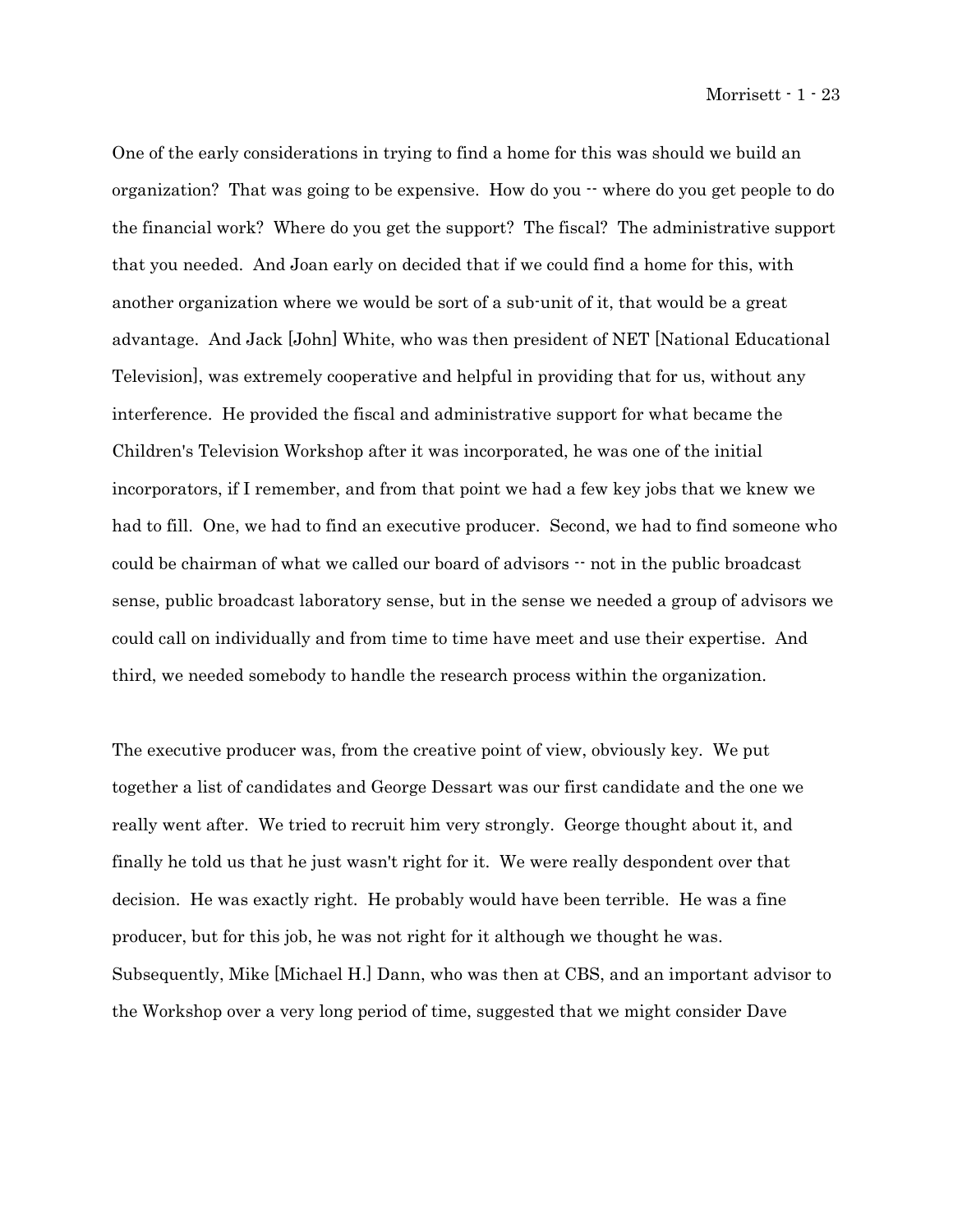[David D.] Connell, who had been working with "Captain Kangaroo." Dave was exactly right. So we were saved from ourselves by someone who knew better than we did what was right. We were also saved, essentially, in the same way by our choice of the chairman of our board of advisors. Our first choice was Roger [W.] Brown, who was then a professor of linguistics at MIT [Massachusetts Institute of Technology] -- a brilliant student of linguistics and child psychology. He also said he wasn't right. Our second choice, as it turned out, was Gerry [Gerald S.] Lesser, who was an old friend of mine from Yale  $\cdot$ perfectly right. Again, we were saved from ourselves and we got someone that, in both cases, who should have been our first choice. But we didn't know as well as they did. So that was very helpful.

The third person, Ed [Edward L.] Palmer, had been, I think, an assistant professor at the University of Oregon in education, and had done research on how you tested people's attention to television programming, and we were fortunate enough to recruit him. A number of people had been suggested, and we looked into them and he decided that he would come. So he was our first choice. He was also exactly right. With those four key jobs filled -- the project director, Joan; Dave Connell, executive producer; Gerry Lesser, chairman of the board of advisors; and Ed Palmer as our director of research, we had the kernel of what became the Children's Television Workshop, and the organization that produced "Sesame Street."

Q: And that was your team.

Morrisett: That was the team.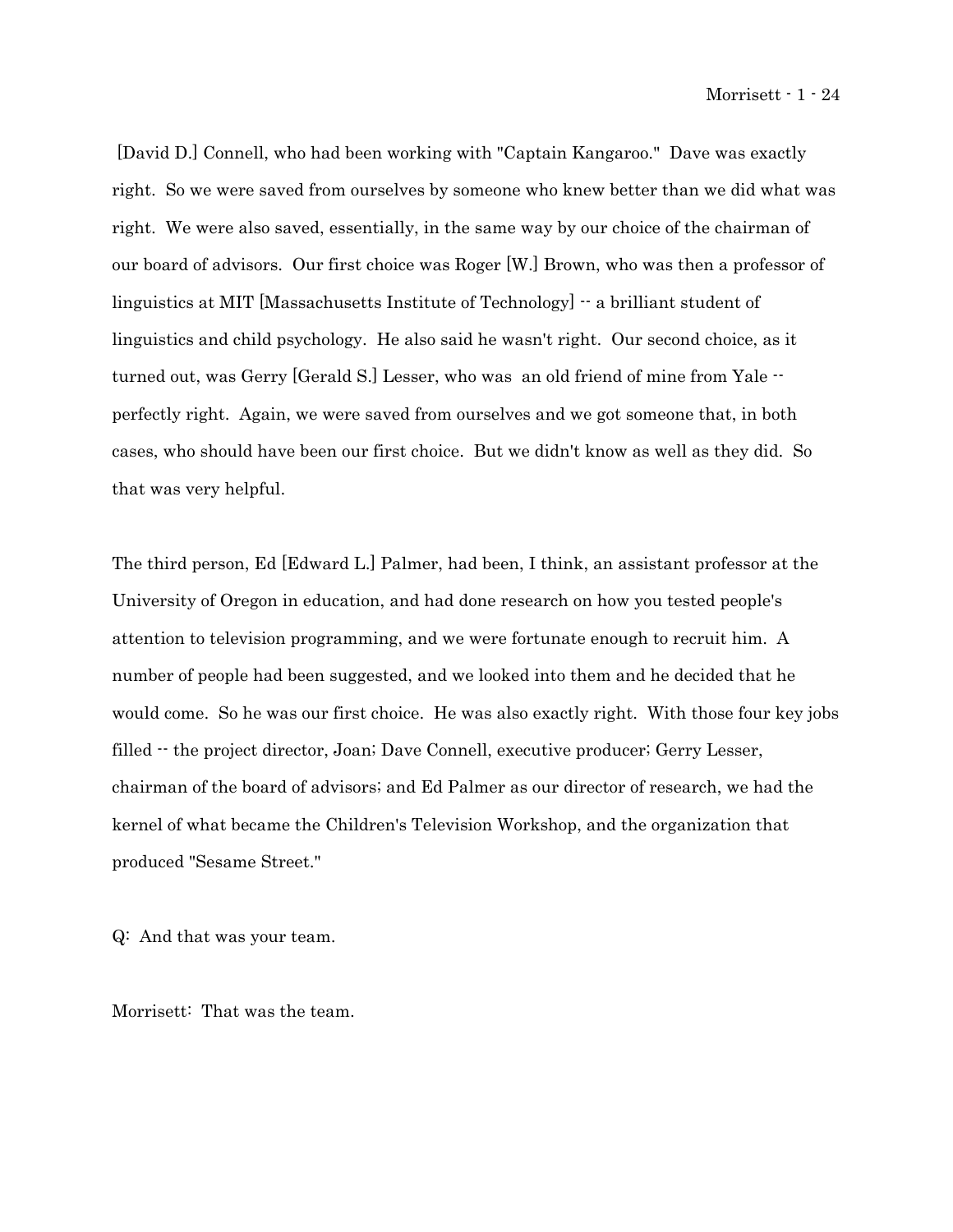Morrisett - 1 - 25

Q: And in terms of the creative work that went into getting that first show on the air? Anything -- ?

Morrisett: One of the things that we did  $\cdot$  and I'm not quite sure how the idea came about  $\cdot$ - but we all recognized that in order to have research and content effectively integrated in the creative process, there needed to be a period of development and learning, because these people talk different languages. The research and content people typically feel that television people  $-$  felt then and probably still do feel  $-$  that television people are superficial and don't really know what they're doing. The television people feel, on the other hand, that academics don't understand the creative process, can't make decisions, and what use is research anyway? So to overcome that we put together a series of seminars, where we brought together content, research and our production people  $\cdot$  by then who were on board. For over six months we met around particular content areas, and we really worked through  $\cdot$  under Gerry Lesser's guidance, who was key in moderating those seminars and putting them together. We worked through how this could be done, how these people could work with each other, what research could mean to television production, how it could be used, what kind of content should we have, in an early childhood education program? Joan had provided the framework in her feasibility study, but, okay, you say you want to teach the precursors to reading. What are those, specifically? Specifically, what should you do, when, in a program? Particularly when you can't guarantee that children will watch everyday  $\cdot$  as opposed to school, when they're presumably in class every day you can build sequentially in content. We knew we couldn't do that in the same way. If you had a child only watch two or three times a week, and maybe miss a week  $\cdot$  how do you handle that with a television program? All those questions had to be really worked through in the seminars, and, substantially, they were, to the point when, in the beginning program design  $\cdot$  and I was not involved in those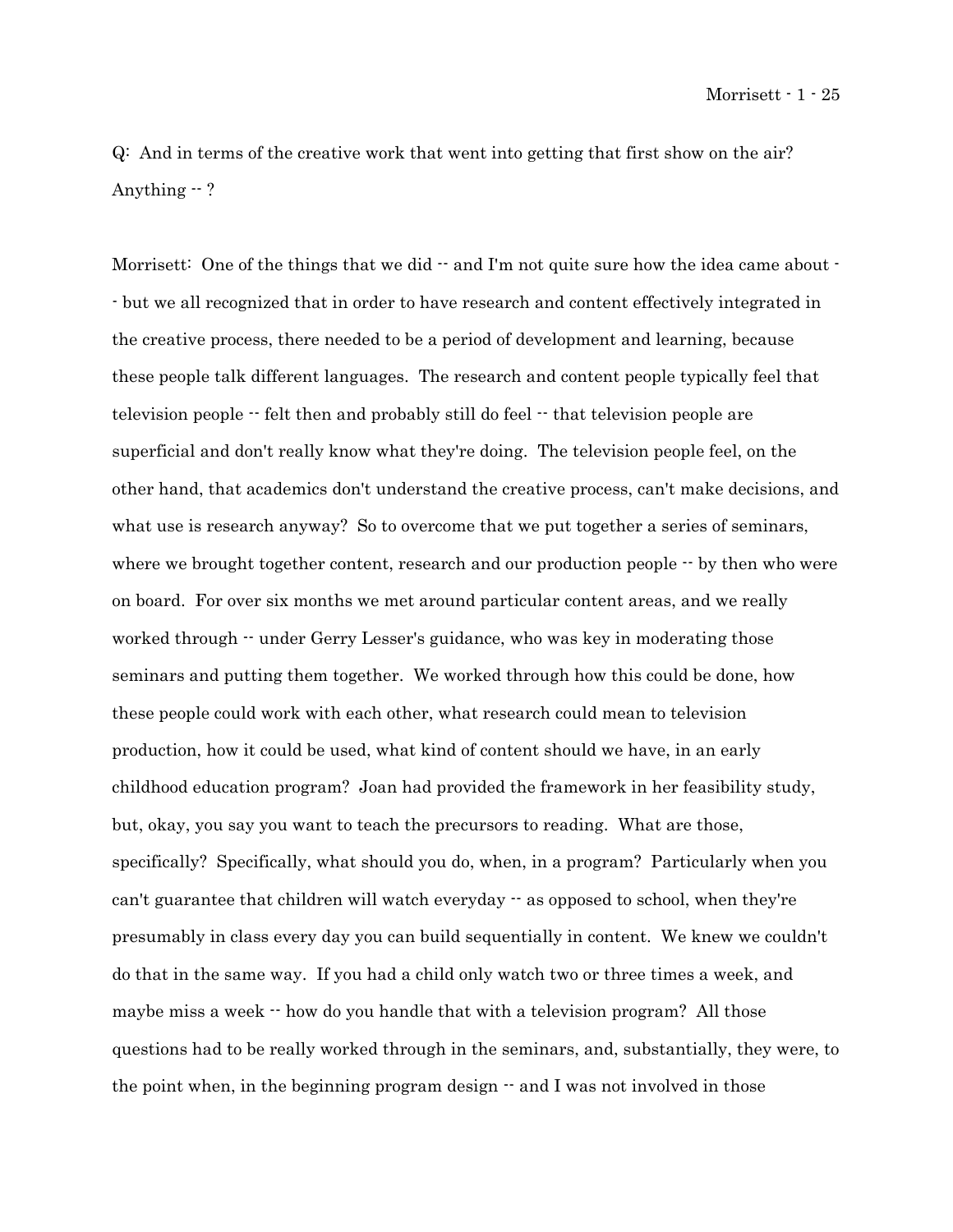beginning program design sessions. Those were largely conducted by the production staff, under Dave Connell. I think by that time Jon Stone was part of that production staff, as well as Sam Gibbon. And whether or not we had recruited Joe Raposo as our director of music, I don't know. He could have been involved at that point. The connection with the Henson Organization, or Jim [James M.] Henson, I think had been also made by then. Whether he participated in those particular meetings I don't know. But they went away. After they had a sort of outline in their mind of what needed to be done, and had a concept and a name  $-$  and the name they came back with was "Sesame Street." Then my recollection is that we produced, initially, five trial shows and tried them out, tried them out both in terms of their audience  $\cdot$  in real production  $\cdot$  in terms of their audience appeal, and we probably conducted some research around them, although not the kinds of research we did when the program was actually in full production later on. There were some modifications made in those initial shows, but then we went into production of the full show -- 130 of them. I think that was the first number.

Q: Do you remember your own reaction, the first time you saw something real coming from all this work, and the ideas?

Morrisett: The first thing I say  $\cdot \cdot$  it was a lot of fun to do. Everybody was committed, excited, we worked well together. The team worked well together. We were involved in something new, and it was really fun. I think it was fun as well as hard work for everybody.

Now my role, at that point, was somewhat peripheral; that is, I had been involved in developing the funding and the organization and I was one of the incorporators and subsequently became the chairman of the board of the organization, but the real work was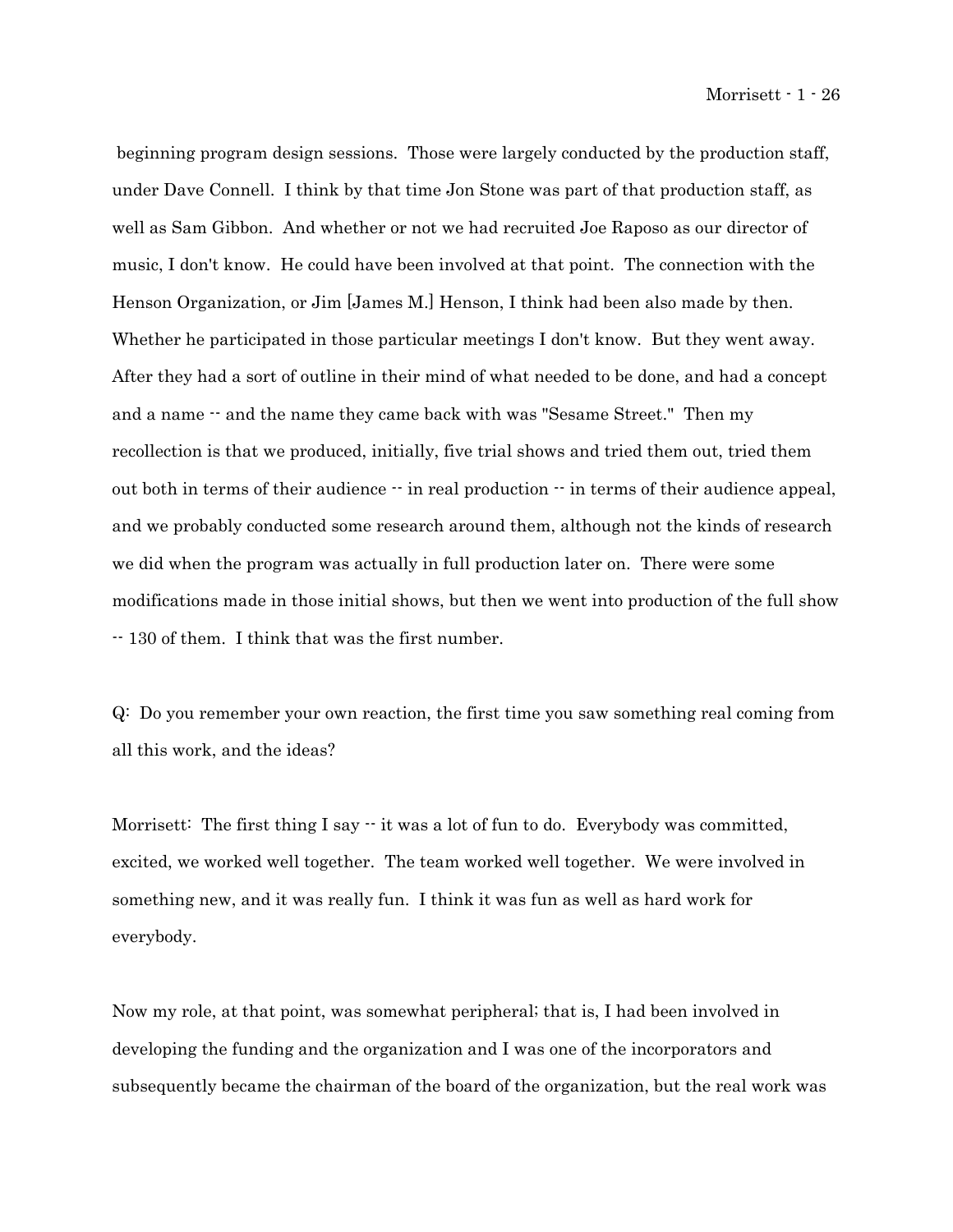being done by the production team, under Joan's guidance as project director. Even, I think, when we saw things that had been produced, they looked good, but none of us were ready to say, on the basis of our own reaction, what this would mean in terms of an audience reaction  $-$  which was obviously the key. The initial critical response from that first group that I remember, where probably we had twenty or thirty people looking at it, was very favorable. So that was highly satisfying.

Q: I guess I was really wondering from the point of view of you as the social scientist who was interested in seeing whether television could teach young children.

Morrisett: We didn't know. We still didn't know after the program went on the air. We only knew after the research was done later that it really taught something. We believed that it could, and we had partial evidence from the kind of research that Ed Palmer and his group were doing, but only with the ETS [Educational Testing Service] study, the follow-up study that was done later, did we really know that. I think the thing that stands out in my mind  $\cdot$  in answer to your question  $\cdot$  we went on the air in the fall of 1969? November 1969, I believe. At that time the bank that I used in New York was the branch of -- was it the Morgan Guaranty Bank by then? I guess it was Morgan Guaranty at the time, on Fifth Avenue at 44th Street. The reason  $\cdot \cdot$  by then I had gone to the [John and Mary R.] Markle Foundation, in September of 1969, and that bank branch was right below me. So that was the reason I was doing my banking in that particular branch. I was standing in line for a teller one day, in, oh, probably December or January, and somebody in line in front of me started talking about "Sesame Street." I couldn't believe it.

So we were all delighted by the reaction. None of us expected it. But the most thing was the fun in doing it.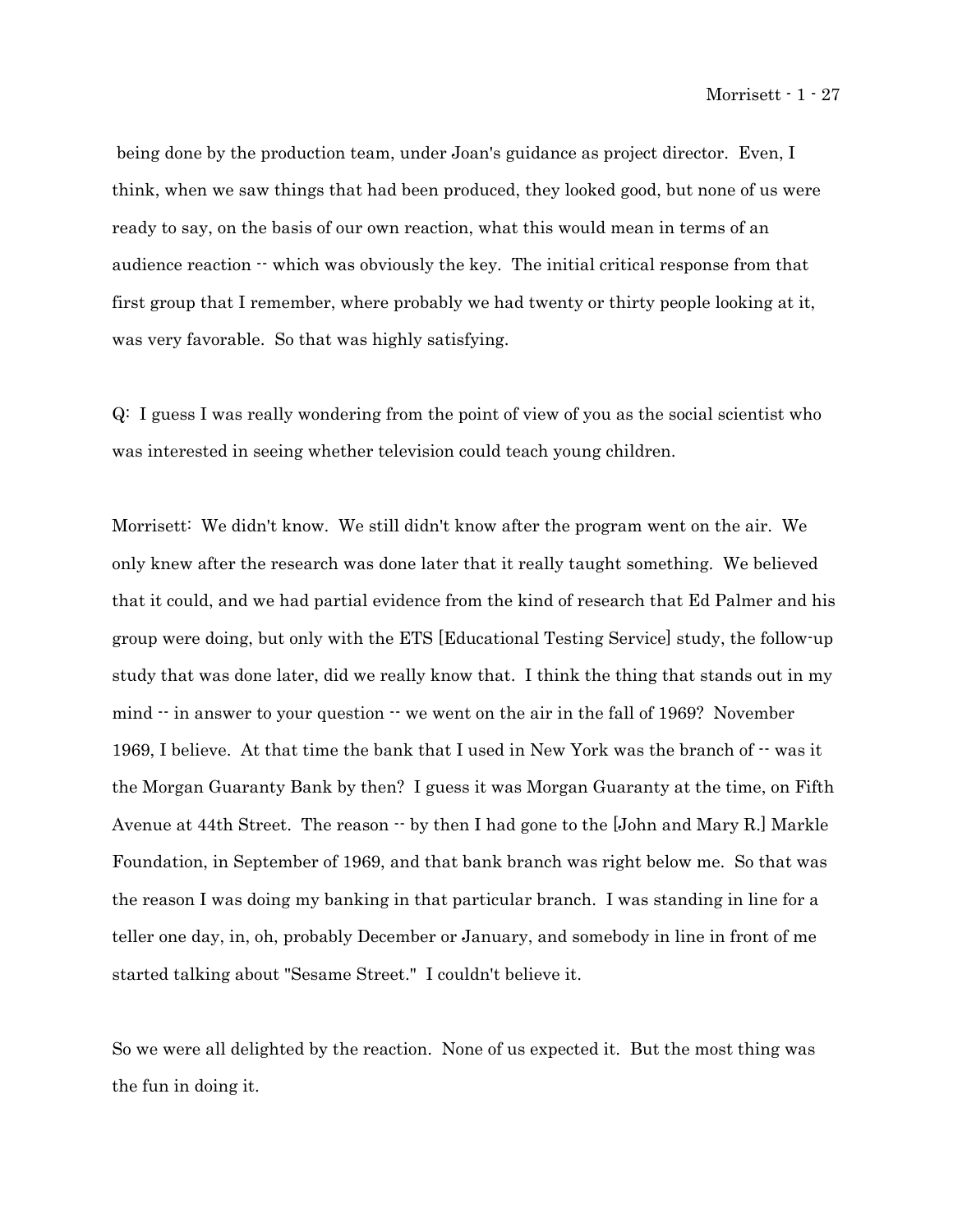Q: Of course, you've been with it now for thirty years?

Morrisett: That's right.

#### Q: Your perspective on that?

Morrisett: That's a long story. The world has changed since 1969. In 1969, effectively, there were only three and, let's say a half television networks, if you counted public broadcasting as a half. So that the competition we were dealing with in terms of audience fragmentation was very much less. "Captain Kangaroo" went off the air, so we were essentially the only daily program for a long time, for children. That world is gone. Now, in the world that has evolved through cable television, now satellite television, the subsequent fragmentation of audience, the development of competitive programming -- because commercial broadcasters began to see that children, or children and their parents, were an audience they should pursue  $\cdot$  has meant that what we have to do now is very different than what we had to do then. We have to be much more interested in public relations and advertising than we were then. And, of course, one thing that we're not talking about, at least not yet, is that we saw, from the very beginning, that we were not going to be able  $-$ In the first year we saw that, in the long run, we could not count on either federal support or foundation support to sustain the program. And we had to find ways to do that.

### [END TAPE ONE, SIDE TWO; BEGIN TAPE TWO, SIDE ONE]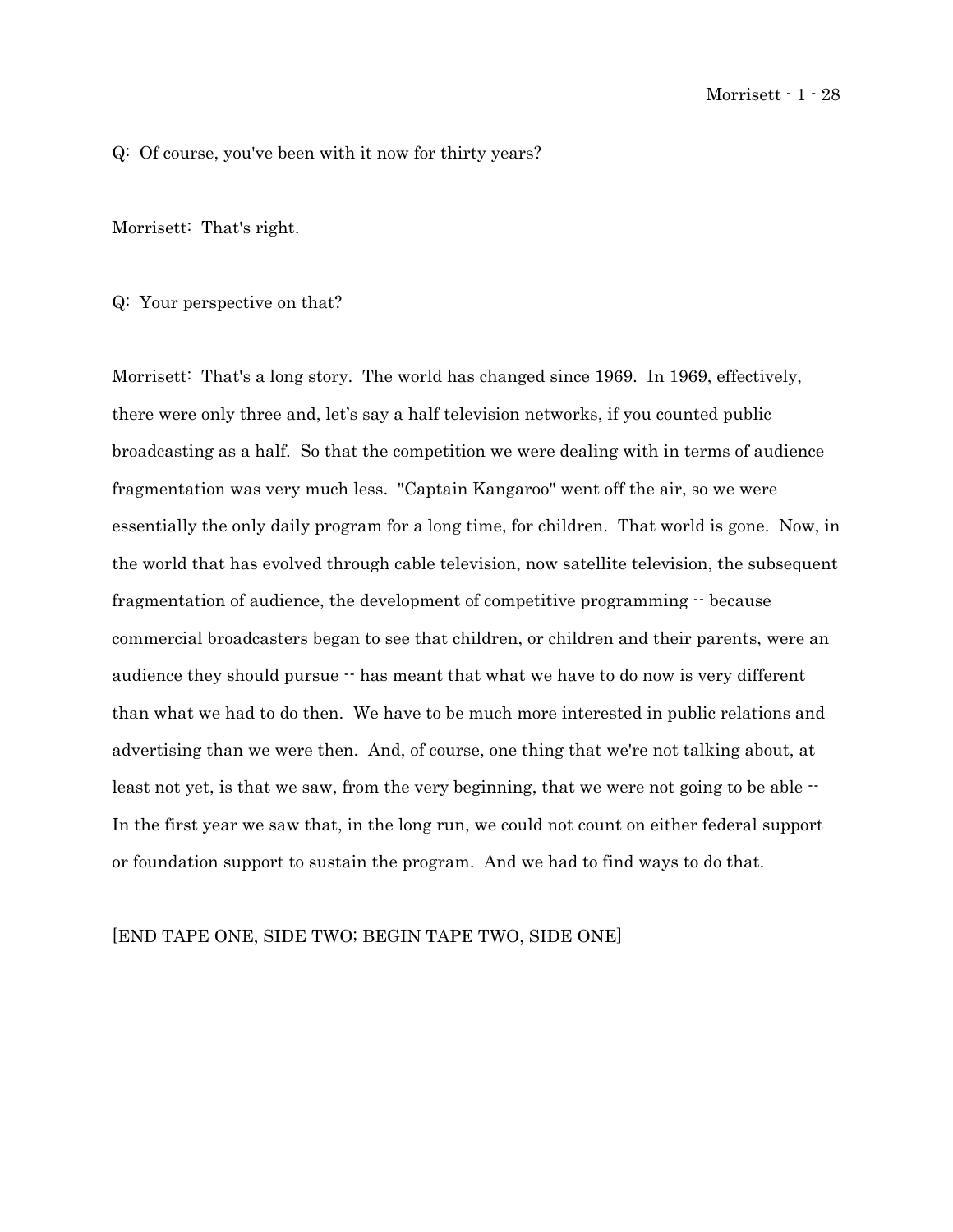$Q: Lloyd$ , could you describe a little bit the first broadcast of the first show  $\cdot$  what it was like, where it was, what the atmosphere was like, and how you felt?

Morrisett: To tell the truth about that first show, it was at the Essex House. I remember that. Most of it is a blur now, because we had so much -- both work had gone into this, as well as so much hope, that I think, looking back, that, you know, I was much more emotionally attuned to the event than dispassionately attuned, so my memory of what actually went on is pretty limited at this stage. I know that  $\cdot$ 

Q: Well, emotionally -- ?

Morrisett: Well, it seems to me that at one point people began to sing along with the show, and that was a powerful suggestion that we had done something good.

Q: And I guess the real data came in as part of the ETS assessment?

Morrisett: Yes. Ed Palmer was doing his kind of work in terms of audience attention, all along the line, but the sort of research proof that we needed was based on the ETS study. That's right. And that  $\cdot$  the results from that were not in until probably well into the second year of the show. But on that basis, then we could really say that yes, it does teach something.

I should say that one of the  $\cdot\cdot$  there were two reasons that we oriented the program cognitively, as we did, and with such an important emphasis on letters and numbers. One was that those were things that children really did need to know in order to learn to read and do beginning arithmetic. We knew that, on the basis of the research that I talked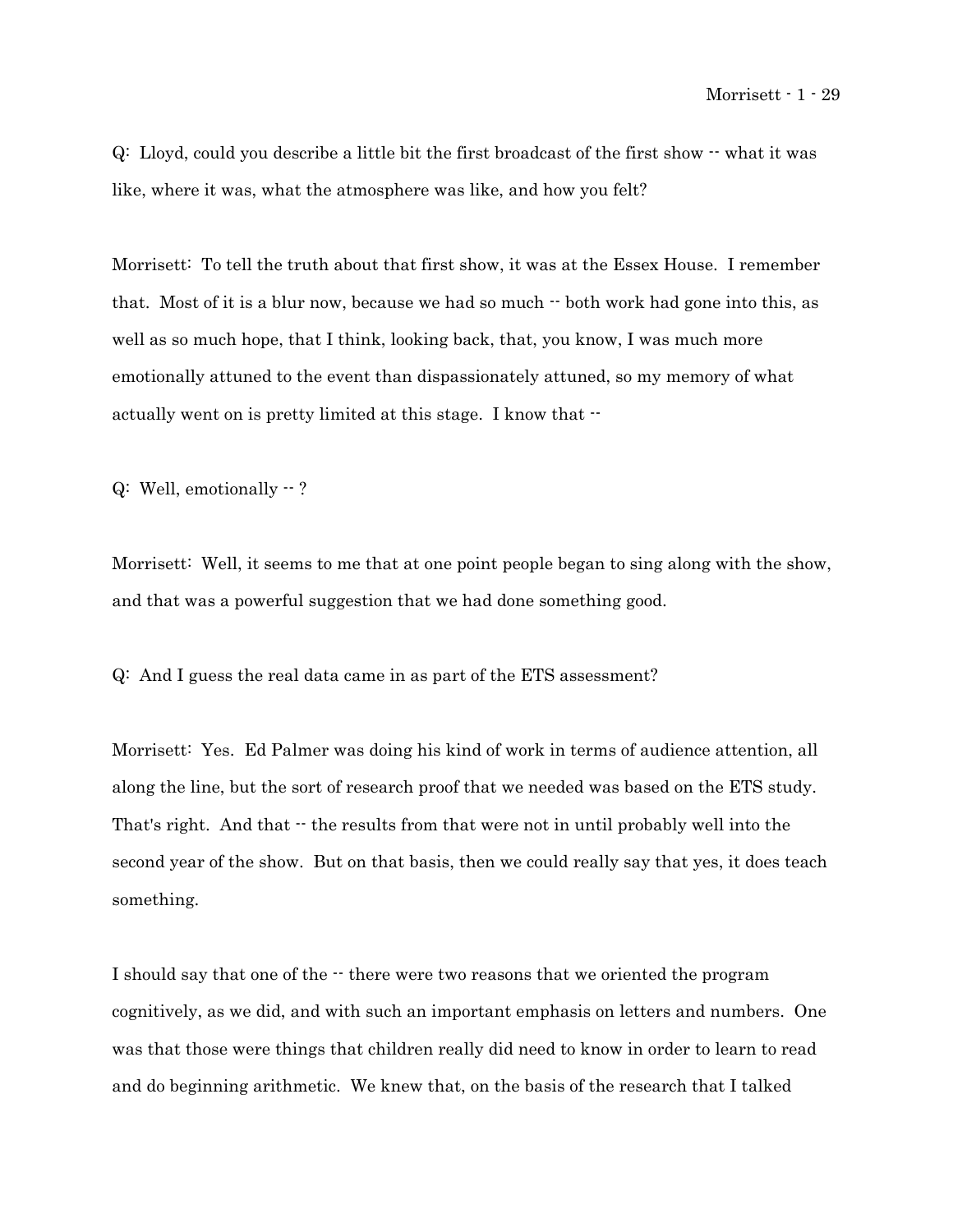about previously that Carnegie had done, that many of the children who were not doing well in school did not do those things well when they entered school. So they were at a real deficit. The second reason for focusing on those was we had to have things that could really be measured. It couldn't be something ephemeral that we could say; we had to be able to point and say, "Yes, these are things that children really learned." So those were the two reasons we focused on those, and, obviously, those were the things that were highlighted in the ETS research.

 $Q: I$  know that over the years there have been follow-up assessments, all along the way  $\cdot$ various things -- and some of the criticisms?

Morrisett: There have been two sorts of criticisms, I think. One was based upon the idea that what we were really trying to do was close the gap between educationally deprived, or culturally disadvantaged children and children who were not so disadvantaged and the work  $\cdot$  we, I think, never said that that was our intent, but implicit in what we were doing was the idea that maybe you should be closing the gap. Clearly, the research suggested that we didn't. Children that watched the program more learned more. If disadvantaged children watched it more, they learned more. But if you had advantaged children and disadvantaged children watching equal amounts, the advantaged children learned as much as the disadvantaged children, and the gap  $-$  if you want to refer to it, in educational attainment  $\cdot$  tended to remain the same. The problem with that kind of criticism is that any generally distributed social good has that same characteristic; that is to say, Social Security, which is a generally distributed social good  $-$  everybody over sixty-five who has worked a certain amount of time gets Social Security. The people who don't need it get the same amount, proportionately, as the people who do, and you could say you haven't diminished the gap, because one income has gone up, the other income has gone up, but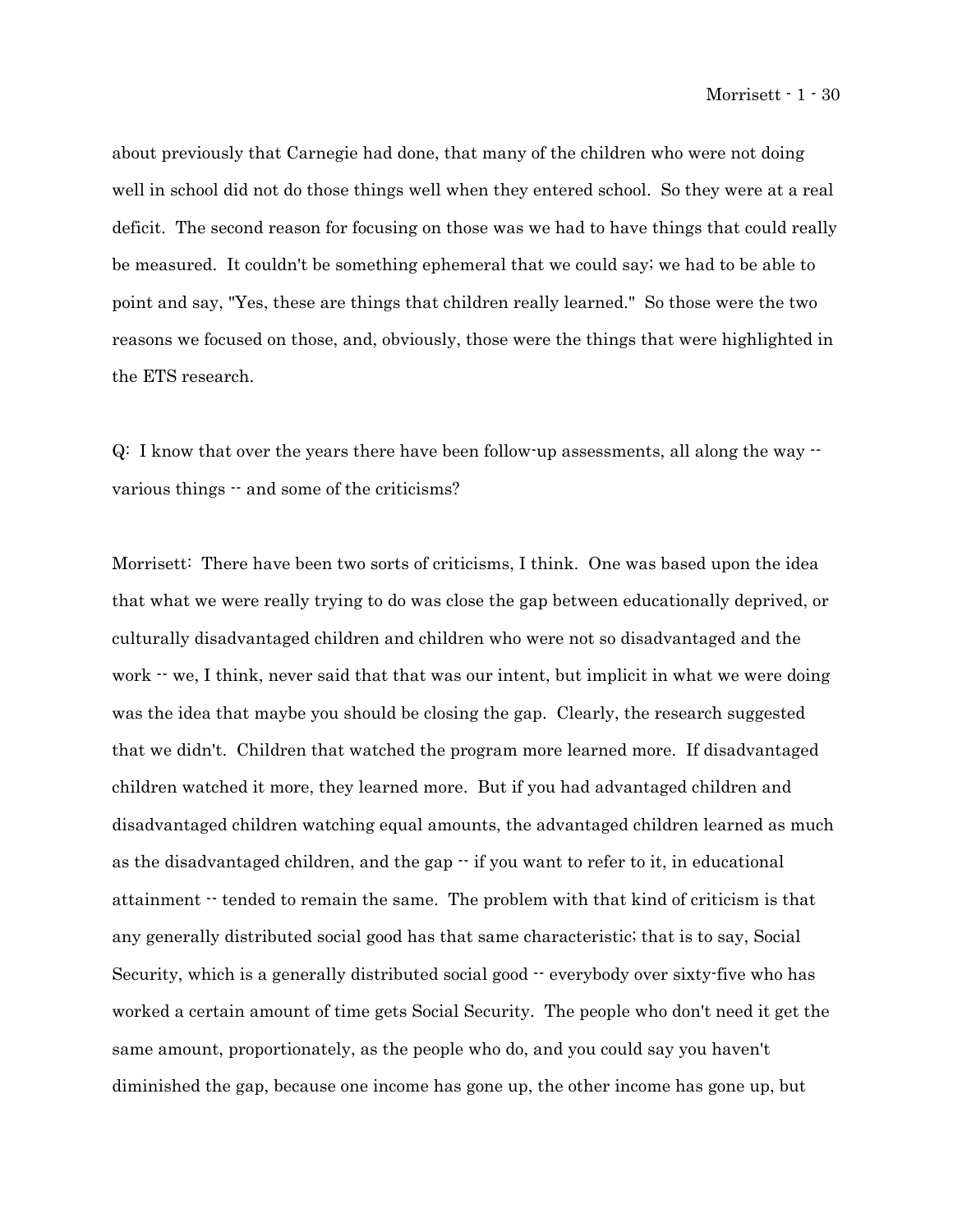that gap still remains. The only way to get around something like that is to target the social benefit, provide a means test or something like that  $\cdot$  which you can do, to some extent, in something like social security, because people above a certain level of income are taxed on their social security earnings. People below a certain income level are not taxed. So there's some targeting. Broadcast television cannot be used that way. It's available to everybody. So we knew from the beginning that we were trying to help all children, we hoped disadvantaged children would be helped significantly  $\cdot$  if they watched  $\cdot$  and that turned out to be true. But that is one kind of criticism.

Other kinds of criticisms that have come and gone over the years have been that the pace of the show would create hyperactivity. That didn't ever show  $\cdot$  seem to be true. Another criticism was that if children learn these things before they go to school, then what will teachers have to do in school? There was some resistance on the part of teachers, because of that kind of thought. As it turned out, a variety of research has shown that if children are better prepared, they do fine and teachers love it. But there was some concern of that kind. There have been other criticisms like that. There have been criticisms on both sides that we were too multi-cultural, or, that we didn't have enough multi-culturalism. All those things are involved. But I think that the educational criticism that was the most serious was the one I talked about, the issue of the gap.

Q: Now CTW [Children's Television Workshop] incorporated in 1970?

Morrisett: In '69, I believe.

Q: In any event, you served as chairman for how many years?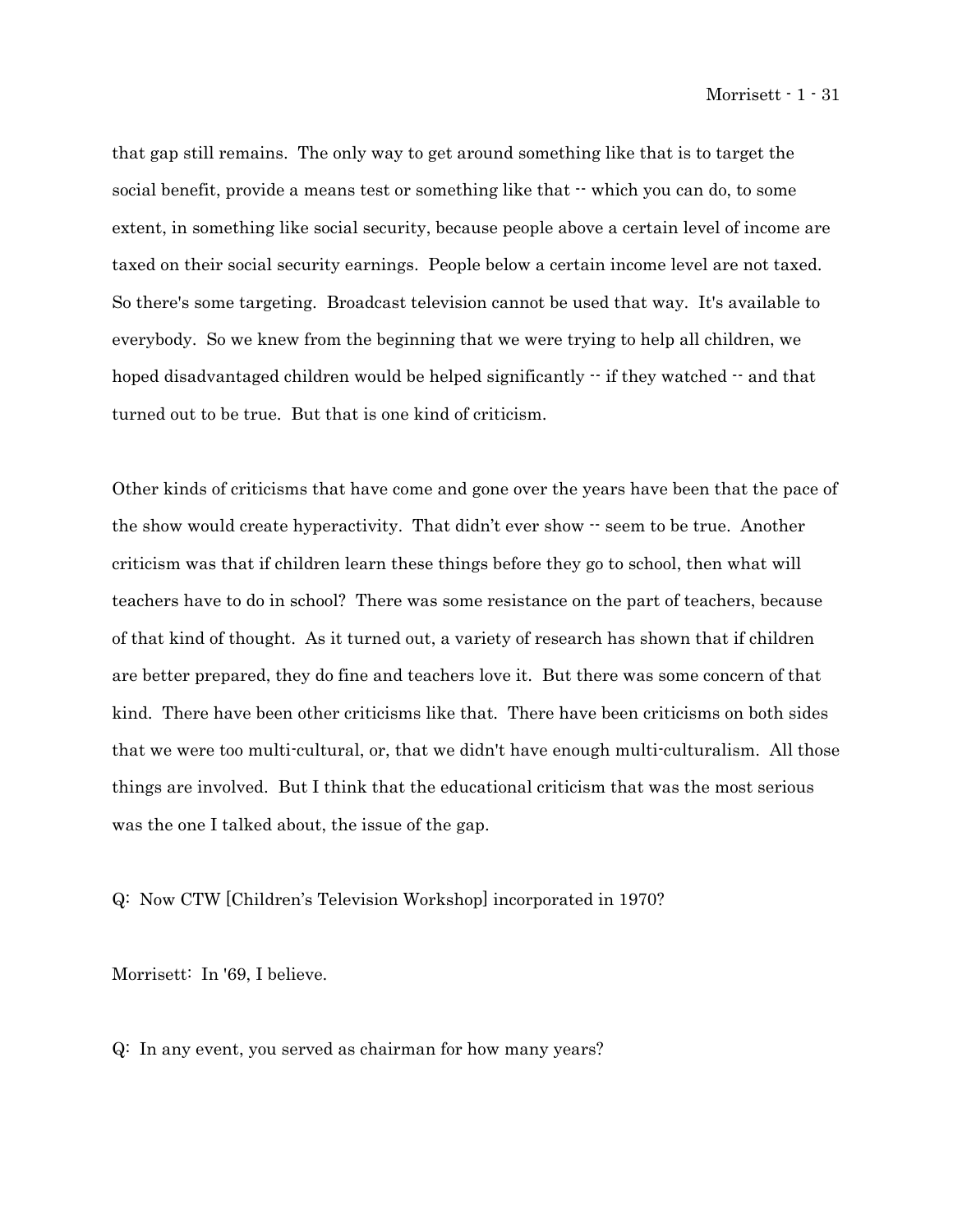Morrisett: Ever since we started, so I suppose it's been about thirty years now.

Q: I wanted to just go back to one earlier thing, just as a pickup. You said initially there was resistance at Carnegie to fund this. I was wondering how you managed to overcome that resistance.

Morrisett: Talking about the early resistance at Carnegie, I suggested, was partly because there was resistance to doing anything in television  $\cdot$  a distrust of the medium, one; the expense of the medium, two; no precedent for us, three. There were a variety of reasonable objections to be raised. With a staff of  $\cdot$ - I suppose we had people involved in the final decision-making process. It was a fairly democratic process. The staff typically voted on projects. My job and Alan's job was not to let anything get to the voting point that we weren't satisfied was of quality. We always had more things to vote on than were voted on, but once it got to the point where we agreed that any of these things are sufficient quality that Carnegie could do it, typically, the staff would vote on it and we would rank those things, based upon the staff's votes. And, depending on the amount of money we would have, then we would go down on the list until we had used that amount of money  $\cdot$  if I'm being clear about how the process worked. So in overcoming the resistance, the issue came down to being able to convince enough people on the staff that this was worthwhile, so it would get sufficiently high in the voting process and could get through this roadblock. That was two things. One, you had to have enough people involved, and, also, you had to be able to convince them that the project was important enough to give up other things, because if you're using a million dollars for this, there are things down there on the list that you may care a lot about that aren't going to get funded. There was just a lot of talk, a lot of discussion about the potential. Joan's feasibility study was very compelling. It was beautifully done and put together. That was extremely helpful. The other thing is that it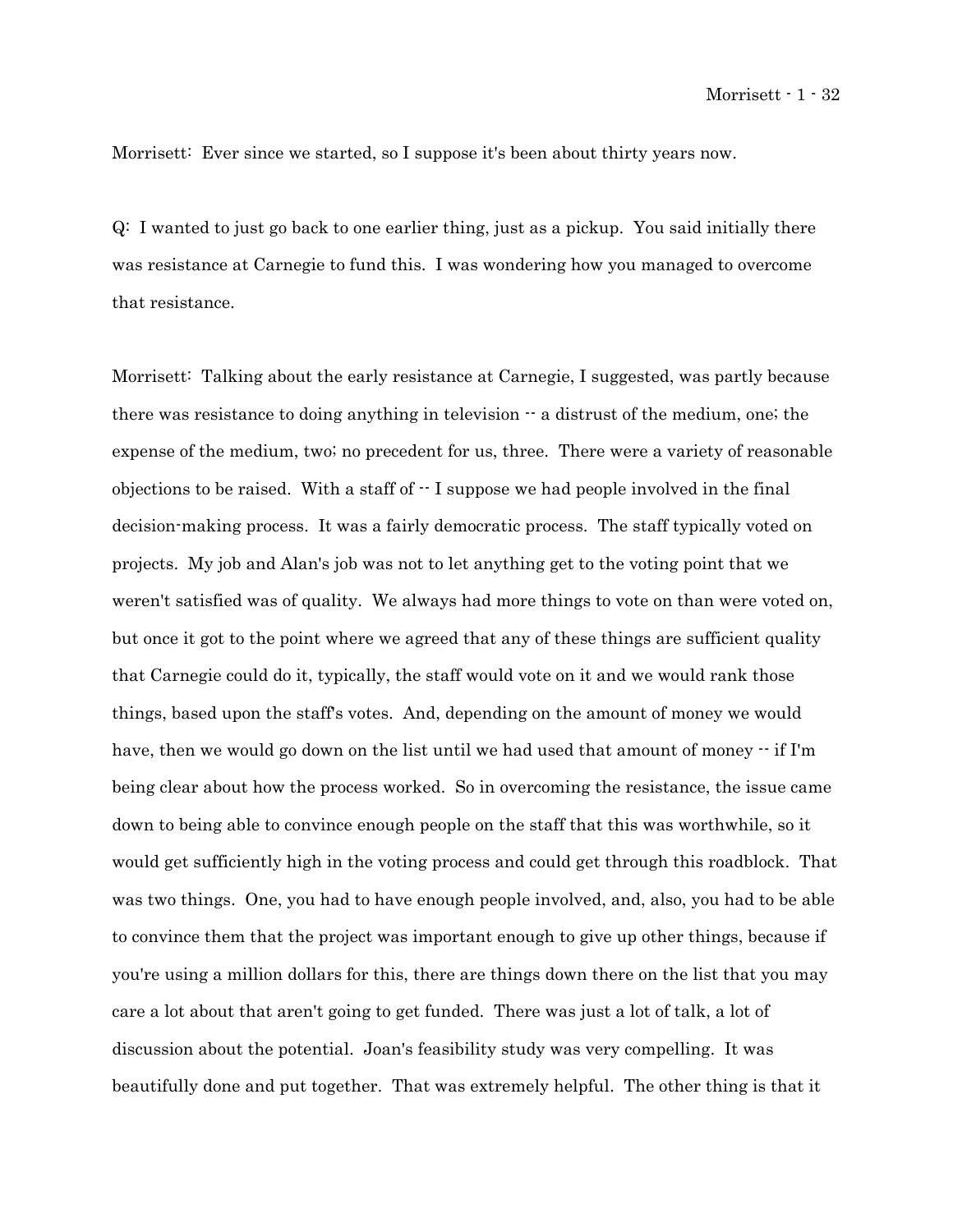takes time for people to adapt to new ideas, and perhaps change their minds. So yes, there was initial resistance. Over time there was  $-$  at the end there was still some resistance, no doubt about that, but much less. Because people had adapted to it, they had thought about it, and six months, eight months, ten months  $-$  Joan had been there maybe a year when that was done. They had gotten to know her. So there were all those things involved, and people feeling more comfortable at the end of that process and being willing to provide the million dollars than at the beginning.

Q: The great irony of this, of course, is that "Sesame Street" turned out to be one of Carnegie's greatest successes.

Morrisett: But you couldn't have predicted that. We didn't know it would work. We didn't know we could attract an audience. We weren't sure that we could prove the teaching effectiveness of the program. All those things.

Q: Now Lloyd, you left Carnegie in 1969. Would you just say something about why you left and where you left to go to?

Morrisett: By 1969 I had been vice-president at Carnegie for five years. As I've said, I was essentially their production manager in the office. I was then thirty-nine years old, and I think a variety of things contributed to my leaving. One certainly was in the stage of lifecycle or career, I was to the point of thinking of something else. Could I ever become president of Carnegie? Alan Pifer was a fairly young man. He might do something else, but on the other hand, as it turned out, he didn't, so it would have been a very long wait if I had had that as my objective. Secondly, as production manager I didn't enjoy it quite as much as when I was closer to the projects we were actually dealing with. That was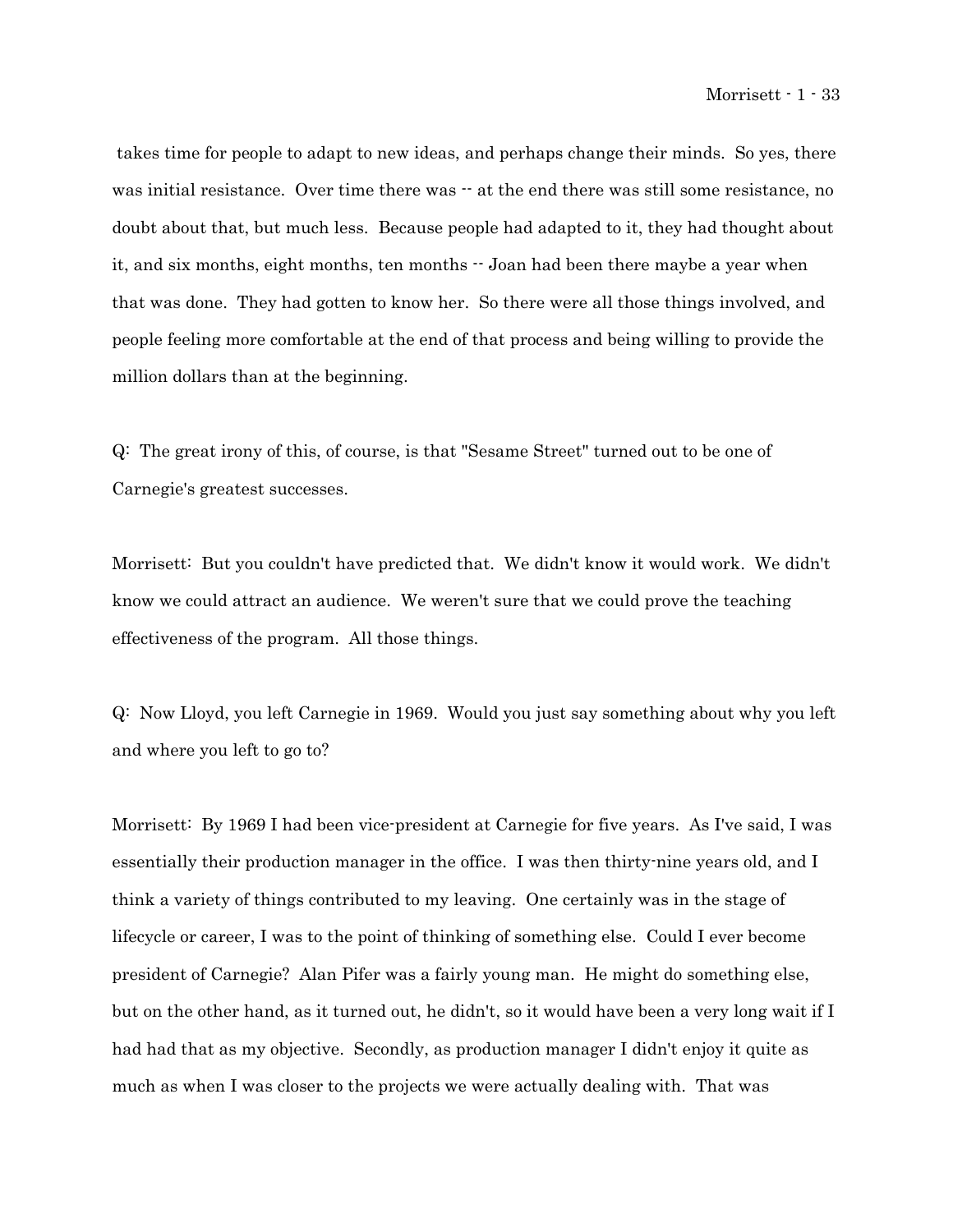certainly extremely true with the development of "Sesame Street" as a project, because I was very much involved. But it was also true of other projects that I had been involved with, where I was much closer to the people who were doing the research, much more involved in what was going on. As production manager I'm dealing with ideas second-hand, and sort of funneling through the process  $\cdot\cdot$  which is a very useful function, but to me it was not as satisfying as the former. I'd become, because of that, convinced that  $-$  And one other thing I should say about this. I had done a little study to examine the relationship between a foundation's resources and the size of grants it made. I looked at the time at the Ford Foundation, at Carnegie and a few others, and it turned out that typically the foundation, regardless of its size or resources, made grants on the order of fifty to two hundred fifty thousand dollars. That being, then, the amount of money that you could think could be effectively spent in a year by a project or a person. So if you had more resources you could do more of them, but people didn't do bigger things on the whole. This was certainly true at Carnegie. That million dollar grant that we talked about for "Sesame Street" was perhaps the largest grant up to that point that Carnegie had ever made. That line of thought, then, suggests, "Well, if you go to a different foundation, a smaller foundation, where you're more involved, you're going to be able to do as many things personally as you would at a large foundation." That was a theoretical idea.

So all those things were combined, and the excitement that I felt, when I was first there with John Gardner and Jim Perkins, had diminished over the years. All those things were involved, so when I was invited to think about the Markle Foundation as a possibility, I was psychologically prepared, if it looked like a good opportunity, to say yes.

Q: And it obviously did.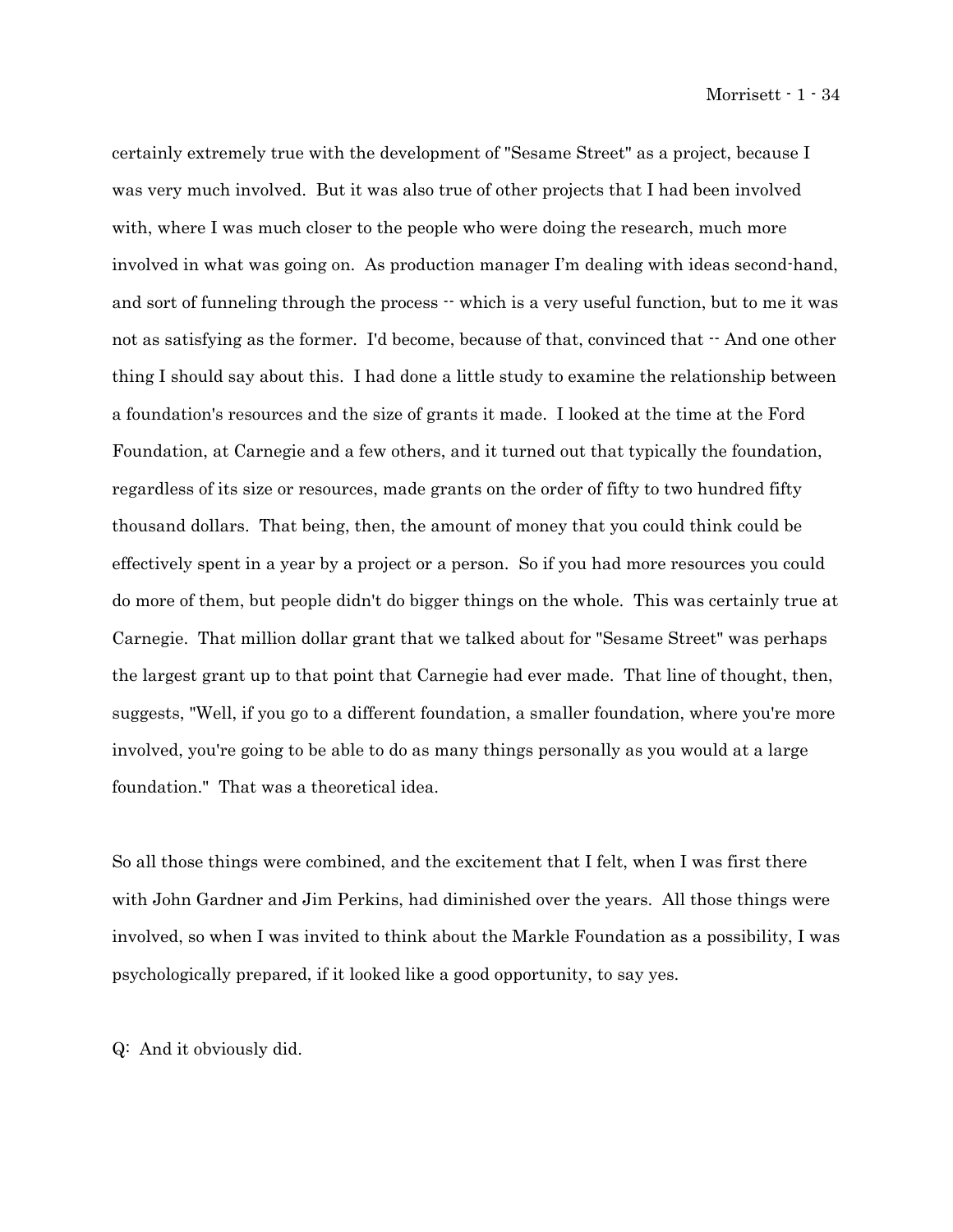Morrisett: And it obviously turned out to be a good opportunity. But that's by hindsight.

Q: Maybe I'll just ask you -- because it's interesting in light of your interest in how it developed -- just the direction in which you took Markle, in terms of your interests. And then I'll ask you the big question.

Morrisett: That's fine. [Interruption] I obviously skirted around the answer to your last question a little bit.

Q: That's fine. Lloyd, I thought you just might, in terms of Markle, talk just a tiny bit about the direction in which you took it, because it really relates to the development of your own interests over the years, and the way life has turned out to be, now. So --

Morrisett: Obviously, the experience of working on the development of "Sesame Street" was extremely important, and it conditioned me to think that it was possible for a foundation to do something important in the area of communications. When the Markle idea was advanced, Markle had been in the field of medical education. The program, running for  $\cdot$ between 1947 and 1969, was called Markle Scholars in Academic Medicine, and it had been very successful. But I knew nothing about academic medicine, or medicine, medical education, and that certainly was not my interest  $\cdot$  which I told the two trustees of the foundation, in our initial conversation. But I said that if they wanted to examine other ideas I would be glad to suggest something. It turned out that, because of the history of the Markle Foundation, the trustees at that point were ready to consider something else. They felt  $\cdot$  at least some of them felt  $\cdot \cdot$  the majority of the board felt  $\cdot \cdot$  that the original program had served its purpose and they needed a program change. They said they would be glad to think of something else, and as I recall it I prepared a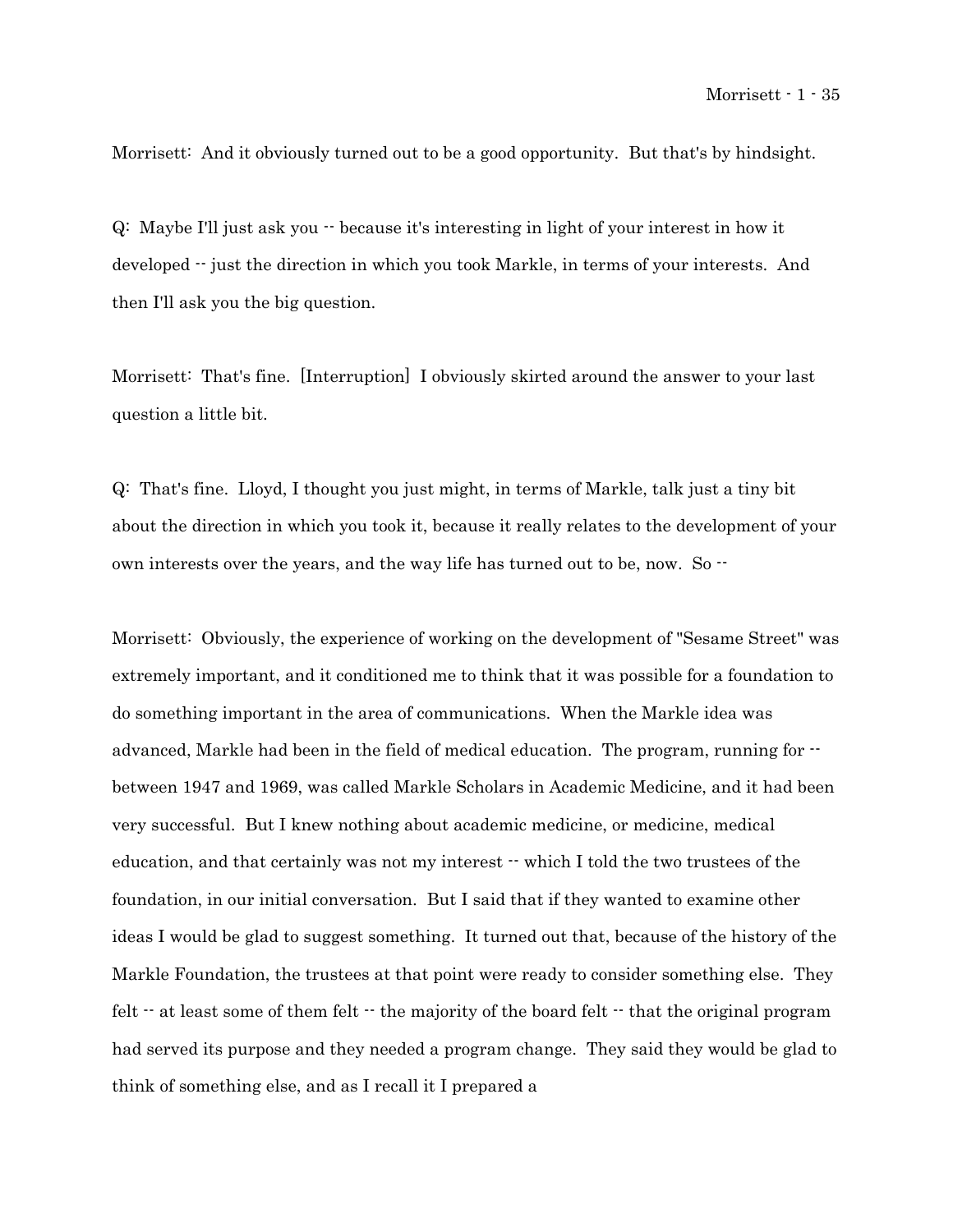memorandum around the issue of mass communications, as I thought of it then, because I was coming out of the television experience, and what a foundation might do. Somewhat to my surprise, they accepted that, and said they would like me to become president of the foundation and go in that direction. The issue was twofold, as it turned out. It was really  $\cdot$ although I had had a great deal of help from John [M.] Russell, who tried to terminate the preceding program and leave me a clean slate, there were still 500 and some odd doctors out there who believed that was their program and their life. So there was a several-year period where we were transitioning out of that program, as we were developing the new program in communications. It became later Communications & Information Technology, but concentrated generally upon how communications in our society can be made a more effective and more purposive educational mechanism. And the belief behind that is that public education  $\cdot$  or, indeed, any education, given the way our society works and the importance of the media in it  $\cdot$  cannot work effectively unless it's supported effectively in the communications media. And that's been  $\cdot$  although I would point to some successes, it's an uphill battle, because the values of our society are not that. The values in commercial television, clearly, are not educational values on the whole, with some notable exceptions.

Q: Well, Lloyd, the question is what do you see as the place in American life of private philanthropy today?

Morrisett: Private philanthropy in American life today has a variety of roles, and all of them are important. One role, obviously, and the one that is most predominant, is philanthropy supports worthwhile causes and provides an underlying basis of support that does not come from the federal government, and does not come from state government. So all sorts of causes, issues, religious movements are philanthropically supported. That's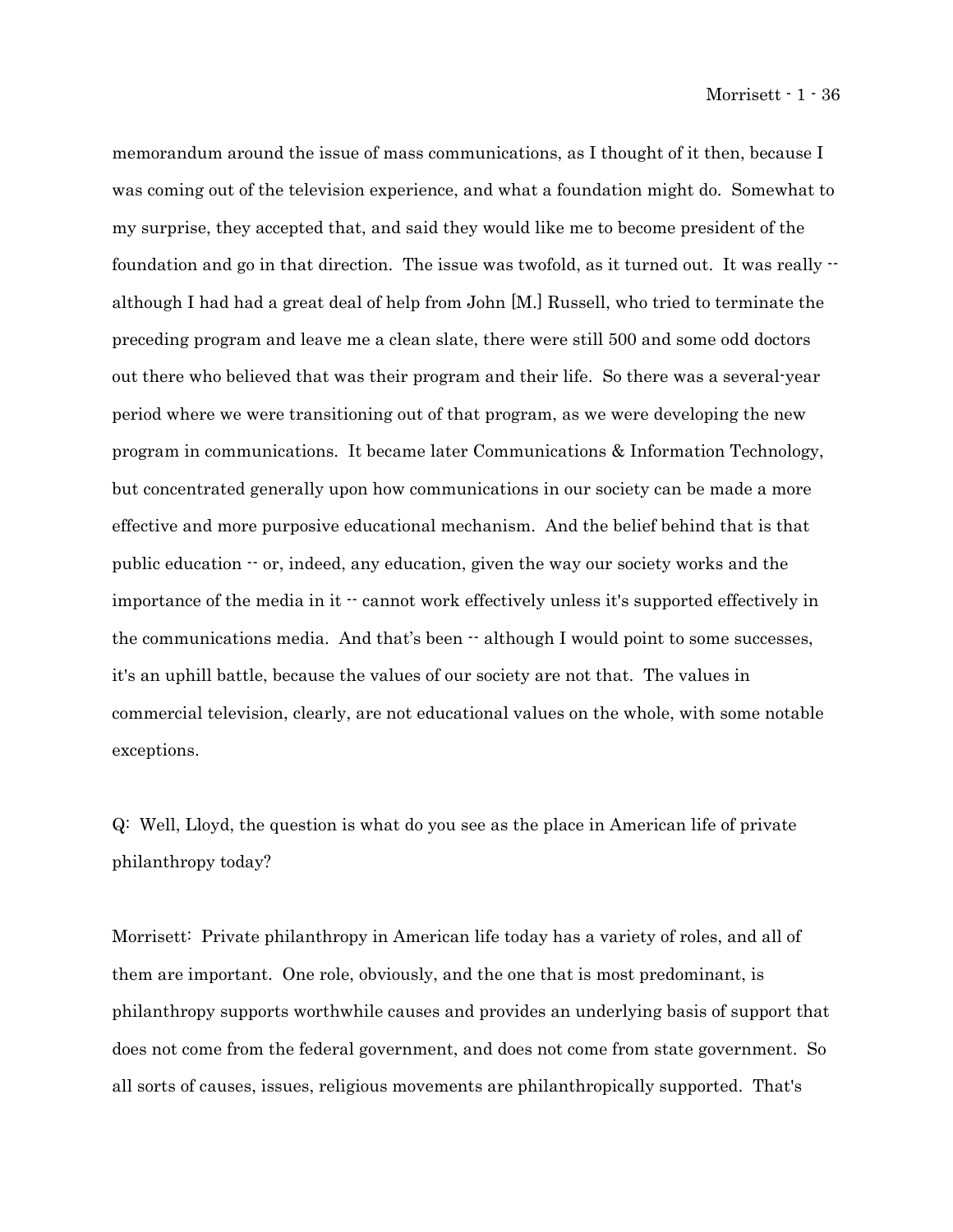where most of the philanthropic money goes. The other kinds of importance in philanthropy depend very heavily on the creative ability of people in philanthropy to define areas in which they can work, and work in effectively. This is not a subject with which I've steeped myself. In fact, during my years at Markle we had very little interaction with philanthropy, generally, partially because that area -- communications, information technology  $-$  is not a typical philanthropic area. On the other hand, if you look around, I would say that the [George] Soros foundations have been creative in a different kind of way than just providing the base support of ongoing things. And I'm sure, if you looked and studied the philanthropic area, you would find others like that. But there are all gradations in between. There are creative, highly creative and effective foundations. There are those that generally support things at a subsistence level, that are important to keep supported. And, obviously, there are things that have little relevance, that are not very effective. So there's a broad spectrum. The way our society works, however, having that broad spectrum in addition to the federal government is very important to make things go as they do.

Q: Well, you get an A. And that's it.

Morrisett: Okay. We're done.

Q2: There's one other area. One additional area.

Q1: You get an A plus but I get a B plus.

Morrisett: That last question  $\cdot$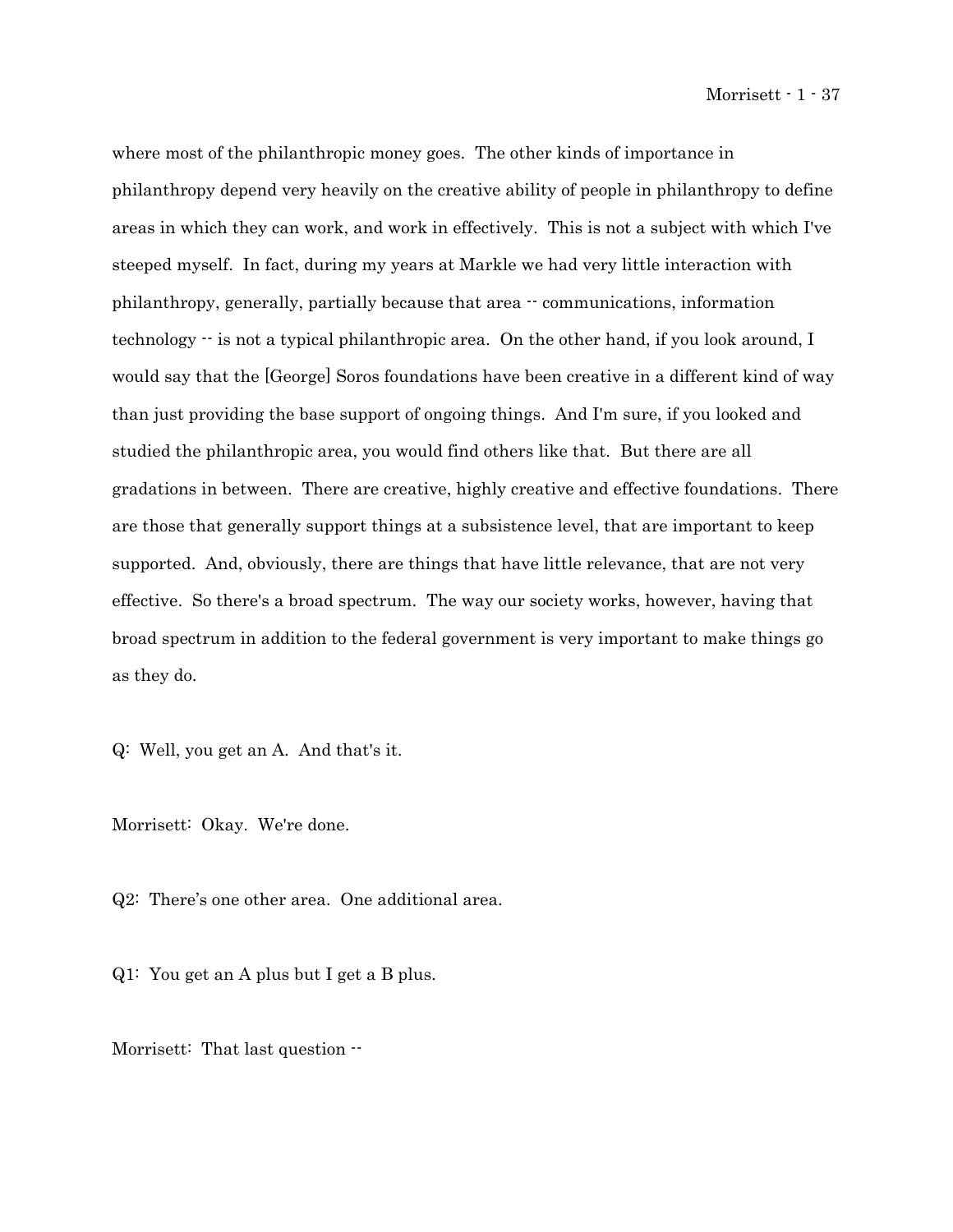$Q1:$  So maybe you could start with the statement  $\cdot$ 

Morrisett: In 1969 I became chairman of the Children's Television Workshop board of trustees. I've been chairman ever since, so the partnership that Joan and I started when we created "Sesame Street" has continued. As you know, she is currently chairman of our executive committee, and was president until seven years ago. We knew, as I've said initially, that we had to find ways to sustain the organization. Once we found that the program was a success and deserved to be continued, and could not count on political, governmental support or foundation support. That meant we had to begin developing methods of self-support, initially licensing books and records, later toys, and now we're involved in a wide variety of things, including our most recent partnership with Nickelodeon to produce a digital television educational channel called Noggin.

The Children's Television Workshop was an experiment in the beginning, and I think it has to be looked at in that way now. In the beginning, when the workshop was formed, before the program went on the air we did not think of continuity, because we didn't know that continuity was going to be useful or deserved. And we certainly never thought  $-$  no one, that I remember, voiced any thought  $\cdot$  that the workshop, as it formed, should be anything other than a non-profit organization. Today, if we were able to develop "Sesame Street" anew, if we were doing it now  $\cdot \cdot$  of course, it would cost much more  $\cdot \cdot$  but the idea of it being a non-profit organization would be examined very carefully. The non-profit form has, for us, had many advantages. It shielded us from taxes and enabled us to retain more income to support our programs than we could otherwise.

On the other hand, it's also insulated us from certain kinds of creative market forces, and the urgency of commercial activity that, probably, has been disadvantageous to us. I don't